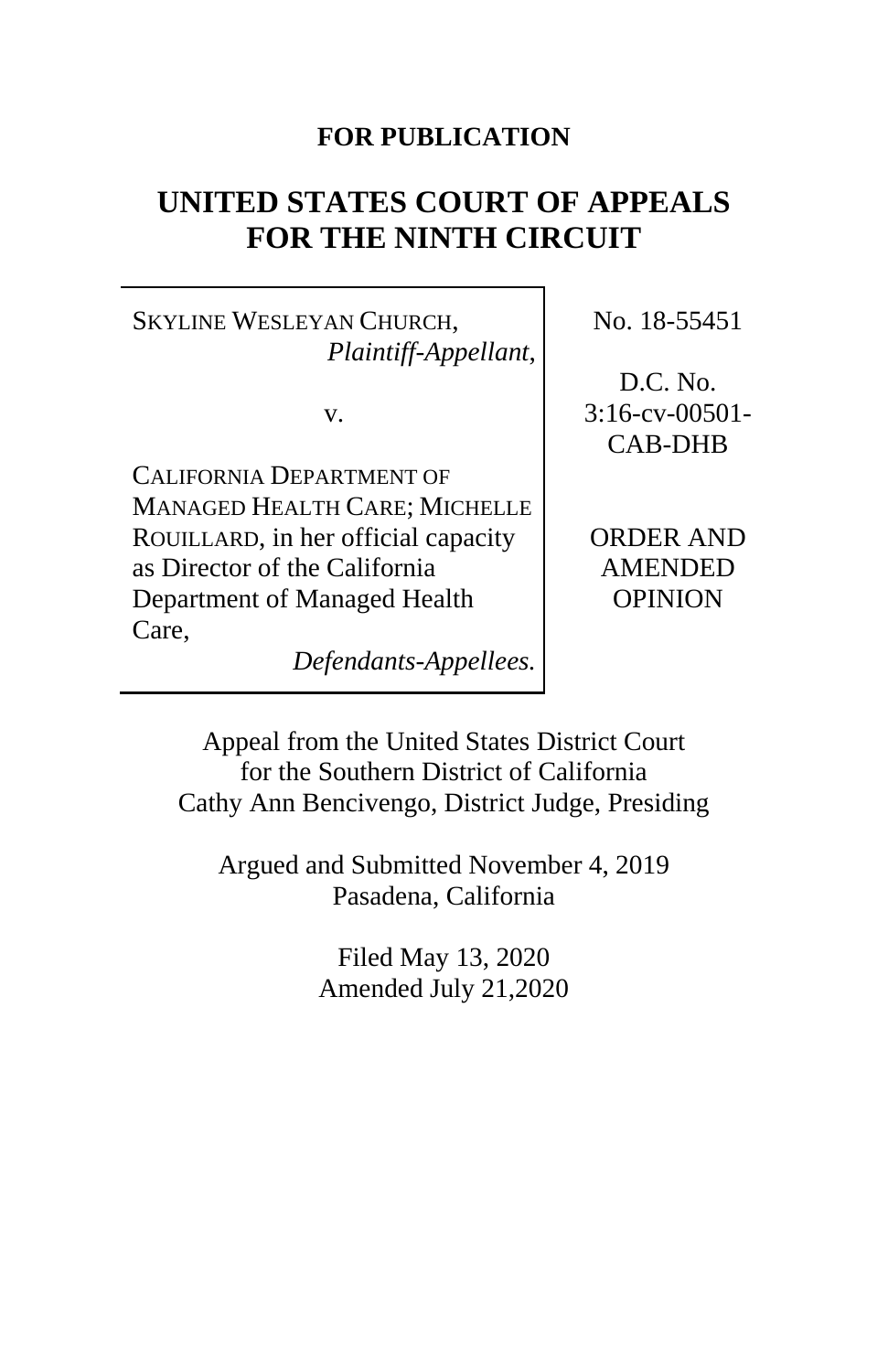Before: Mary M. Schroeder and Michelle T. Friedland, Circuit Judges, and Lee H. Rosenthal,**[\\*](#page-1-0)** District Judge.

> Order; Opinion by Judge Friedland

# **SUMMARY[\\*\\*](#page-1-1)**

# **Civil Rights**

The panel reversed the district court's ruling that it lacked jurisdiction over plaintiff's federal free exercise of religion claim, vacated the district court's ruling that it lacked jurisdiction over plaintiff's other claims, and remanded for further proceedings.

In 2014, the California Department of Managed Health Care and its Director (collectively, the "DMHC") issued letters to seven health insurers directing them that, effective immediately, their insurance plans had to include coverage for legal abortion. The DMHC had determined that its prior practice of permitting the insurers to offer health plans with some abortion-related restrictions was not consistent with California statutory and constitutional law, which provides that legal abortion is a basic health care service that must be offered. Skyline Wesleyan Church, whose members believe that abortion is impermissible except possibly when the life

<span id="page-1-0"></span>**<sup>\*</sup>** The Honorable Lee H. Rosenthal, Chief United States District Judge for the Southern District of Texas, sitting by designation.

<span id="page-1-1"></span>**<sup>\*\*</sup>** This summary constitutes no part of the opinion of the court. It has been prepared by court staff for the convenience of the reader.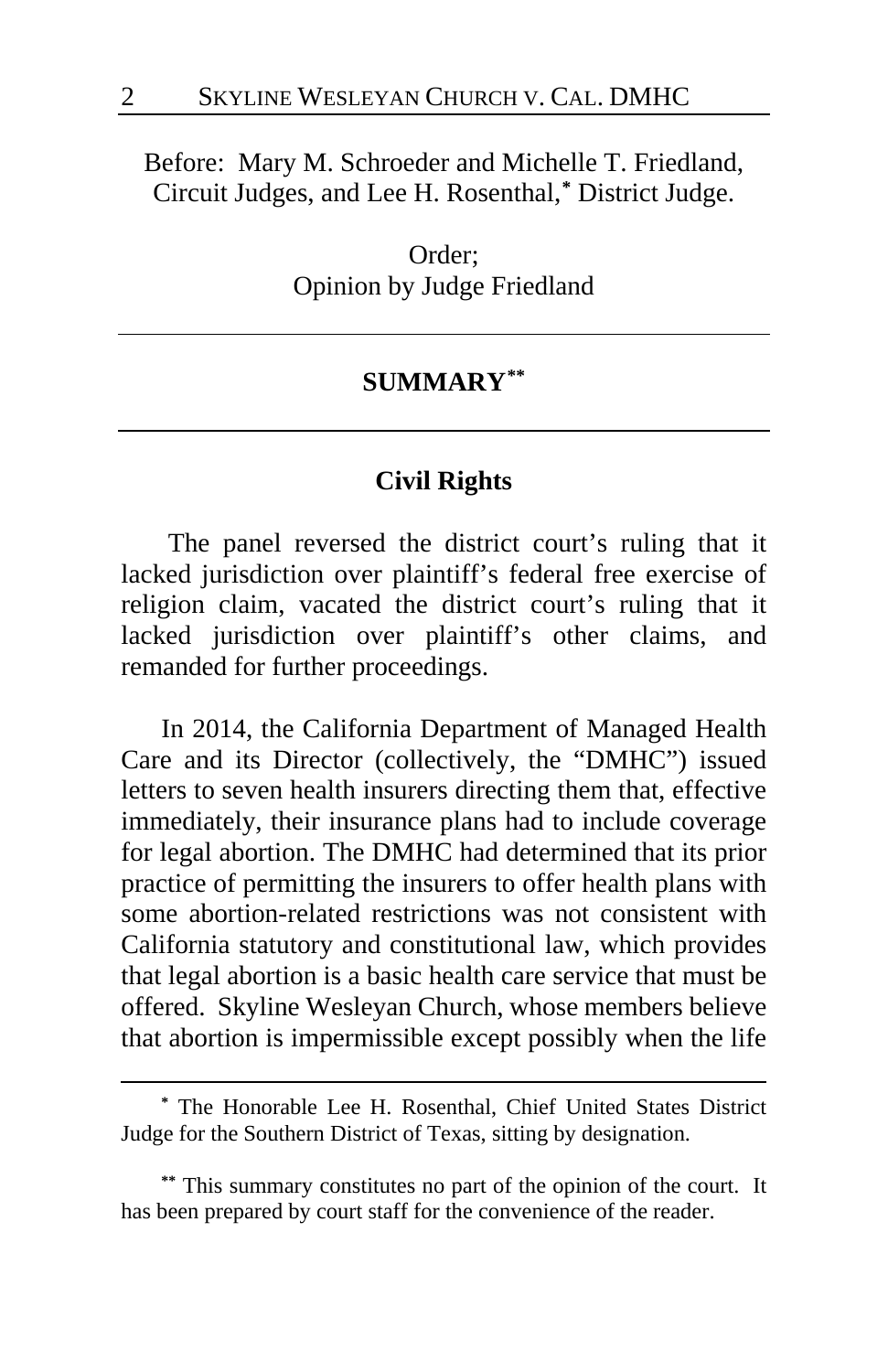of the pregnant woman is at risk, filed suit alleging, among other things, that its right to the free exercise of religion required the DMHC to approve a health insurance plan that comported with Skyline's religious beliefs about abortion. The district court dismissed the case, reasoning that jurisdiction was lacking because (1) any injury Skyline had suffered could not be redressed by a court order directed at the DMHC; and (2) any controversy was not ripe because the DMHC had not yet received a request for approval of an insurance plan that would be consistent with Skyline's religious beliefs.

The panel first held that Skyline had established each of the three elements of standing with respect to its federal free exercise claim and, relatedly, that this claim was constitutionally ripe. The panel held that Skyline had suffered an injury in fact, noting that before the letters were sent, Skyline had insurance that excluded abortion coverage in a way that was consistent with its religious beliefs. After the letters were sent, Skyline did not have that coverage, and it had presented evidence that its new coverage violated its religious beliefs. The panel further held that there was a direct chain of causation from the DMHC's directive requiring seven insurers to change their coverage, to Skyline's insurer's doing so, to Skyline's losing access to the type of coverage it wanted.

Addressing redressability, the panel noted, as an initial matter, that Skyline requested nominal damages in its complaint. Nominal damages would redress Skyline's injury, even if only to a minimal extent. The panel further concluded that Skyline's other requested forms of relief—a declaration that the coverage requirement violated its rights under the Free Exercise Clause and a permanent injunction—would likely provide Skyline redress.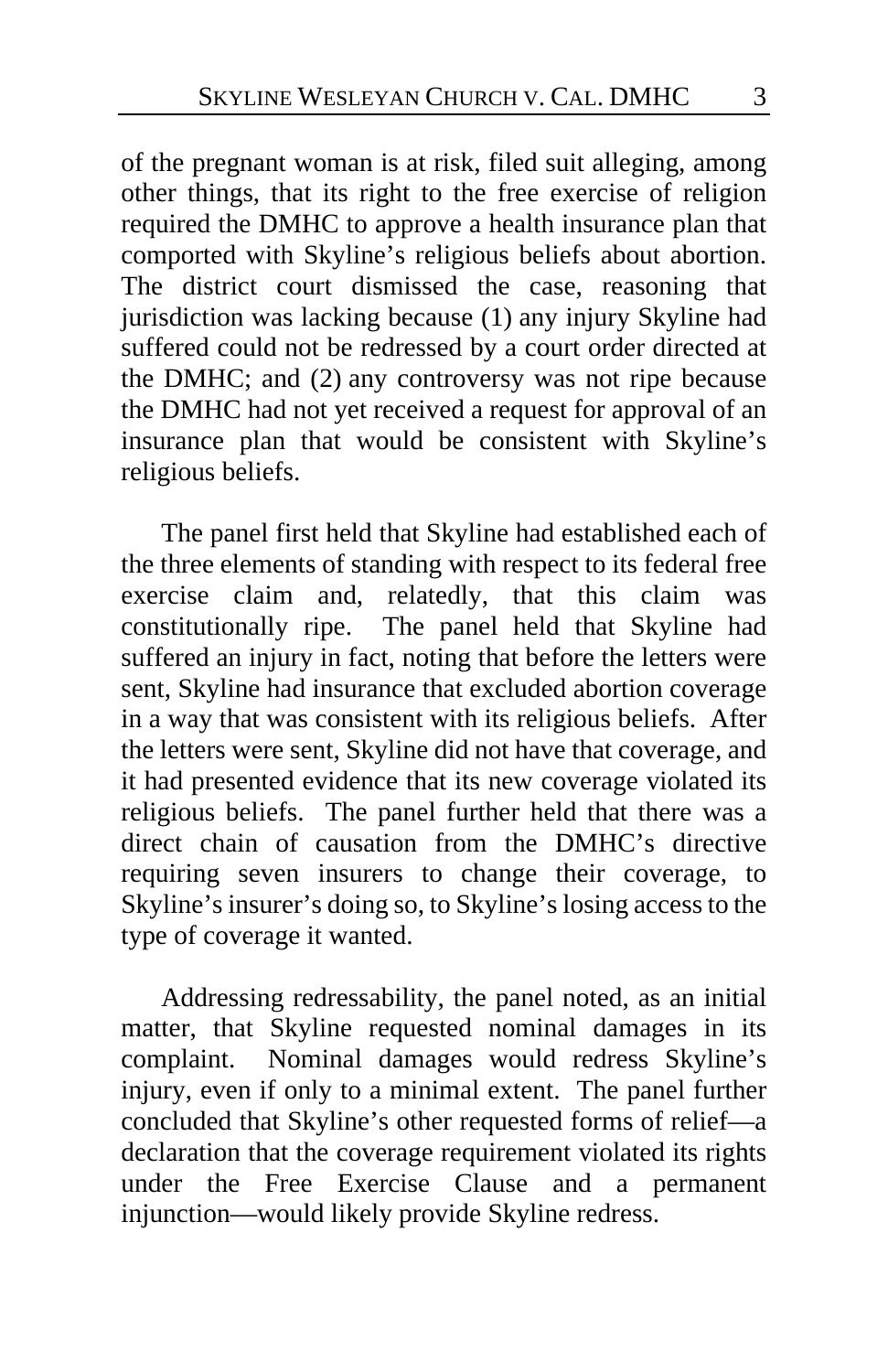The panel held that Skyline's free exercise claim was prudentially ripe. After the DMHC formalized the abortion coverage requirement, there was an immediate effect upon Skyline: its insurer promptly amended Skyline's plan. The panel held that Skyline's challenge to the coverage requirement was fit for decision now and that Skyline did not need to first seek an exemption from the coverage requirement because the enforcement of that requirement had already caused injury.

The panel stated that aspects of its discussion of the justiciability of the free exercise claim may apply equally to Skyline's other claims, but the parties had only briefed the merits of the federal free exercise claim on appeal. The panel vacated the district court's ruling that the other claims were not justiciable and remanded to the district court to reassess the justiciability of Skyline's remaining claims in light of the panel's decision.

The panel declined to exercise its equitable discretion to reach the merits of Skyline's federal free exercise claim. The panel noted that after oral argument, the Supreme Court granted a petition for a writ of certiorari in which one of the questions presented was whether *Employment Division v. Smith*, 494 U.S. 872 (1990), should be revisited. Skyline's free exercise claim turned on the application of *Smith* and later caselaw implementing its holding. Rather than waiting to decide the appeal until after the Supreme Court's decision, the panel remanded for the district court to determine, after resolving whether Skyline's other claims were justiciable, when it would be appropriate to proceed on the merits of Skyline's claims for which there was jurisdiction.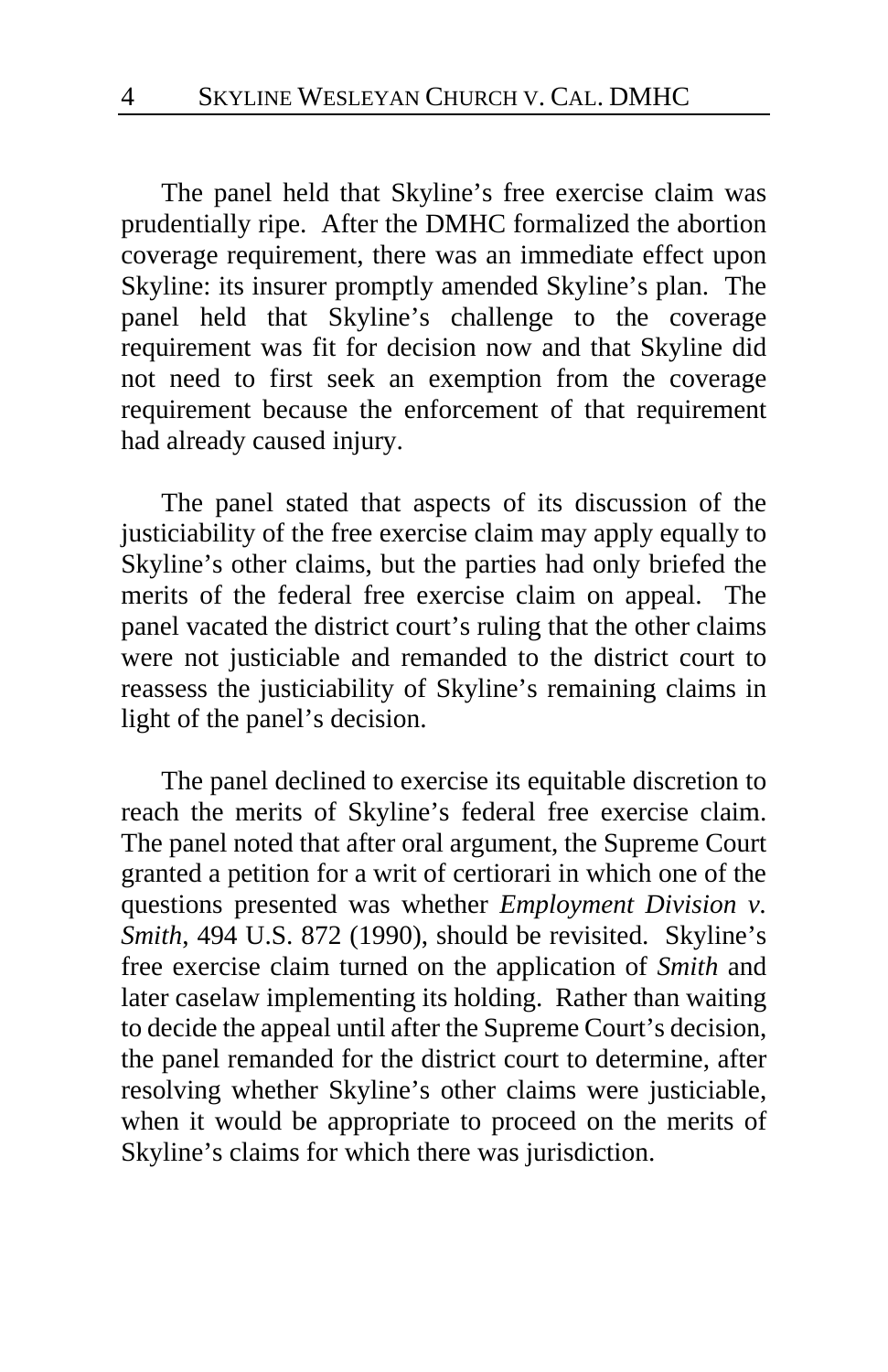# **COUNSEL**

Jeremiah J. Galus (argued), Kristen K. Waggoner, and Erik W. Stanley, Alliance Defending Freedom, Scottsdale, Arizona; John J. Bursch, David A. Cortman, and Christiana Holcomb, Alliance Defending Freedom, Washington, D.C.; Charles S. LiMandri, Freedom of Conscience Defense Fund, Rancho Santa Fe, California; for Plaintiff-Appellant.

Karli Eisenberg (argued), Deputy Attorney General; Niromi W. Pfeiffer, Supervising Deputy Attorney General; Julie Weng-Gutierrez and Cheryl L. Feiner, Senior Assistant Attorneys General; Xavier Becerra, Attorney General; Office of the Attorney General, Sacramento, California; for Defendants-Appellees.

Tyler R. Andrews, San Clemente, California, for Amici Curiae The Jewish Coalition for Religious Liberty and The Ethics & Religious Liberty Commission.

#### **ORDER**

Appellees' Petition for Panel Rehearing is **GRANTED IN PART**. The opinion filed on May 13, 2020, reported at 959 F.3d 341, is amended as follows.

On page 352, replace <applied to Skyline> with <applied to prevent approval of a health plan for Skyline that comports with Skyline's religious beliefs>.

On page 353, replace <an order requiring the DMHC to exempt Skyline from the Coverage Requirement> with <relief that would ensure that the Coverage Requirement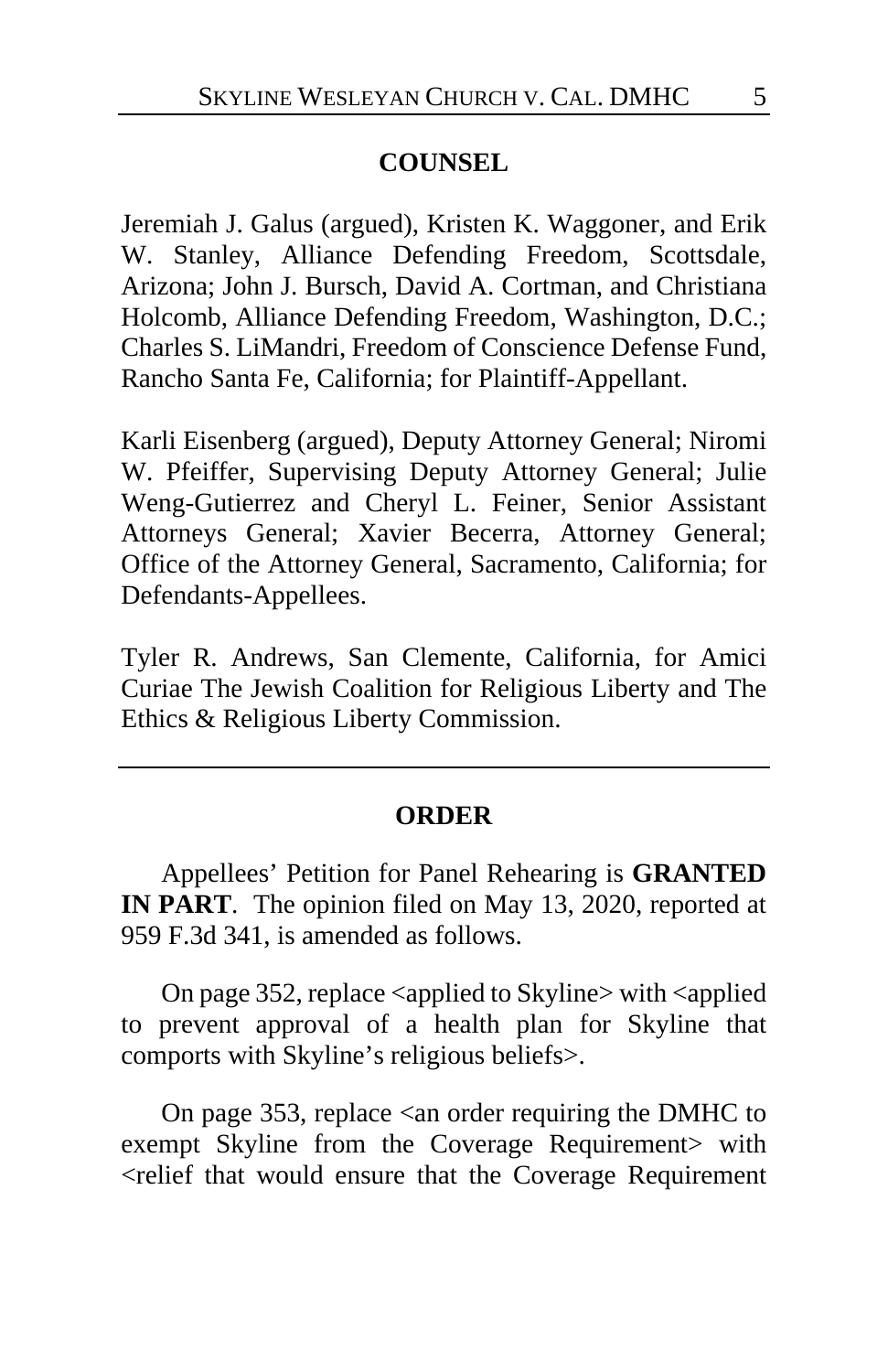does not affect Skyline's ability to obtain a health plan that comports with its beliefs>.

On page 355, replace <the Coverage Requirement's application to Skyline> with <whether it would approve a Skyline-tailored insurance plan>.

On page 355, replace <seek an exemption> with <make further attempts to persuade the DMHC to create an exemption>.

No further petitions for panel rehearing or rehearing en banc will be entertained.

#### **OPINION**

FRIEDLAND, Circuit Judge:

The California Department of Managed Health Care and its director (collectively, the "DMHC") regulate most of the state's commercial health insurance market, including by determining what coverage insurers must provide. In the wake of publicity regarding DMHC-approved insurance plans that limited or excluded coverage for legal abortion, the DMHC analyzed whether restrictions like those were consistent with California statutory and constitutional law. The DMHC concluded that, under California law, legal abortion is a basic health care service that must be offered. The DMHC determined, however, that it had erroneously allowed seven insurers to offer plans with some abortionrelated restrictions. In 2014, the DMHC issued a directive informing those seven insurers that, effective immediately, their plans had to include abortion coverage. Although the directive did not provide for any exceptions, the DMHC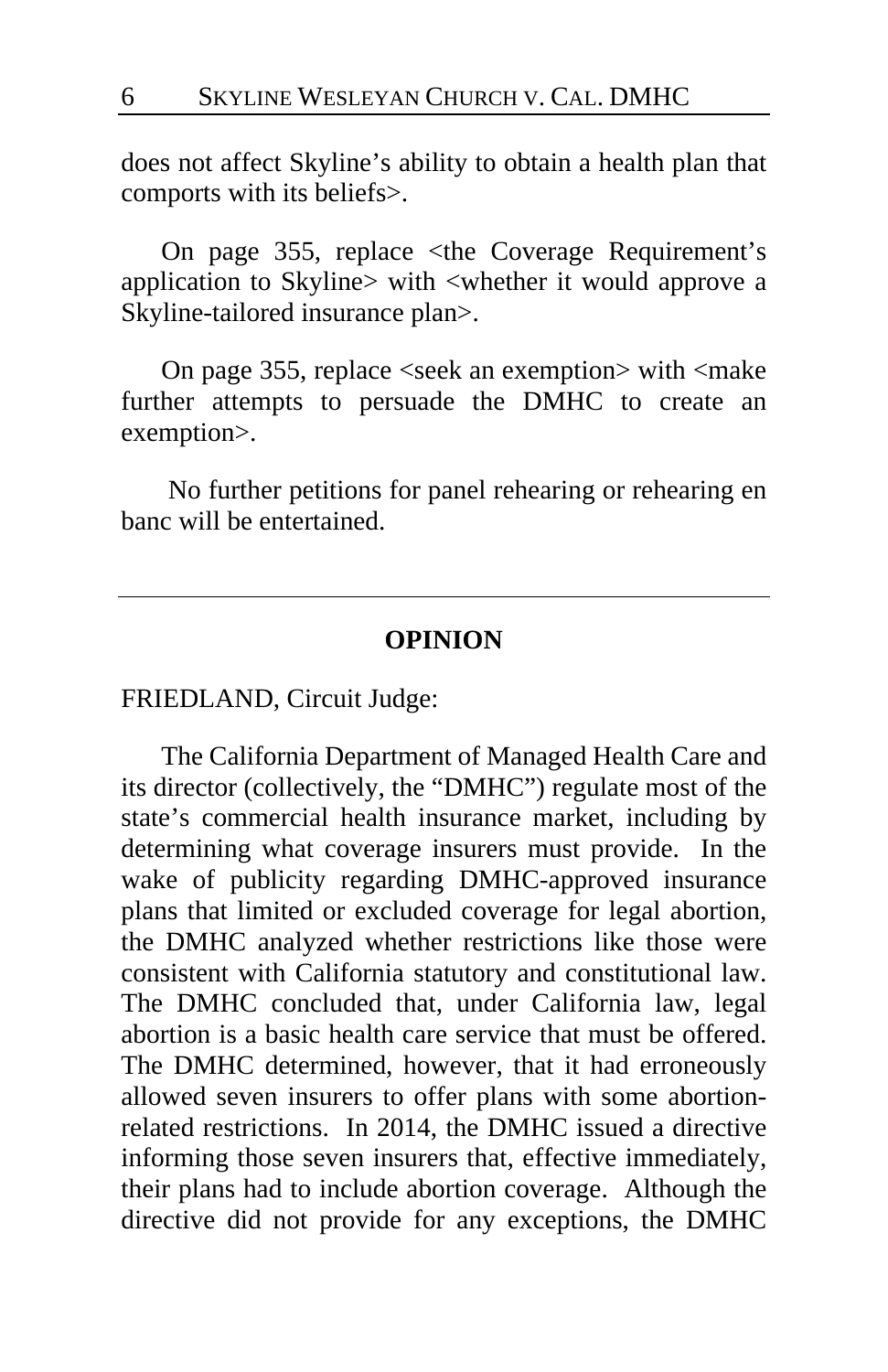agreed in 2015 to allow one insurer to offer a plan to religious employers that would exclude abortion coverage except when the pregnancy was the result of rape or incest or the life of the pregnant woman was threatened.

Members of the Skyline Wesleyan Church share the religious belief that abortion is impermissible except possibly when the life of the pregnant woman is at risk. Until 2014, Skyline had obtained health insurance for its employees via an insurance plan that restricted abortion coverage consistent with that belief. Since the DMHC's directive, however, none of the plans available to Skyline have been comparable.

In 2016, Skyline sued the DMHC. Skyline claims, among other things, that its right to the free exercise of religion requires the DMHC to approve a health insurance plan that comports with Skyline's religious beliefs about abortion. The district court dismissed the case, reasoning that jurisdiction was lacking because (1) any injury Skyline had suffered could not be redressed by a court order directed at the DMHC, and (2) any controversy was not ripe because the DMHC had not yet received a request for approval of an insurance plan that would be consistent with Skyline's religious beliefs. Skyline appealed.

We hold that Skyline's claim under the Free Exercise Clause of the First Amendment is justiciable. But we decline to exercise our discretion to reach the merits in the first instance and therefore remand to the district court for further proceedings.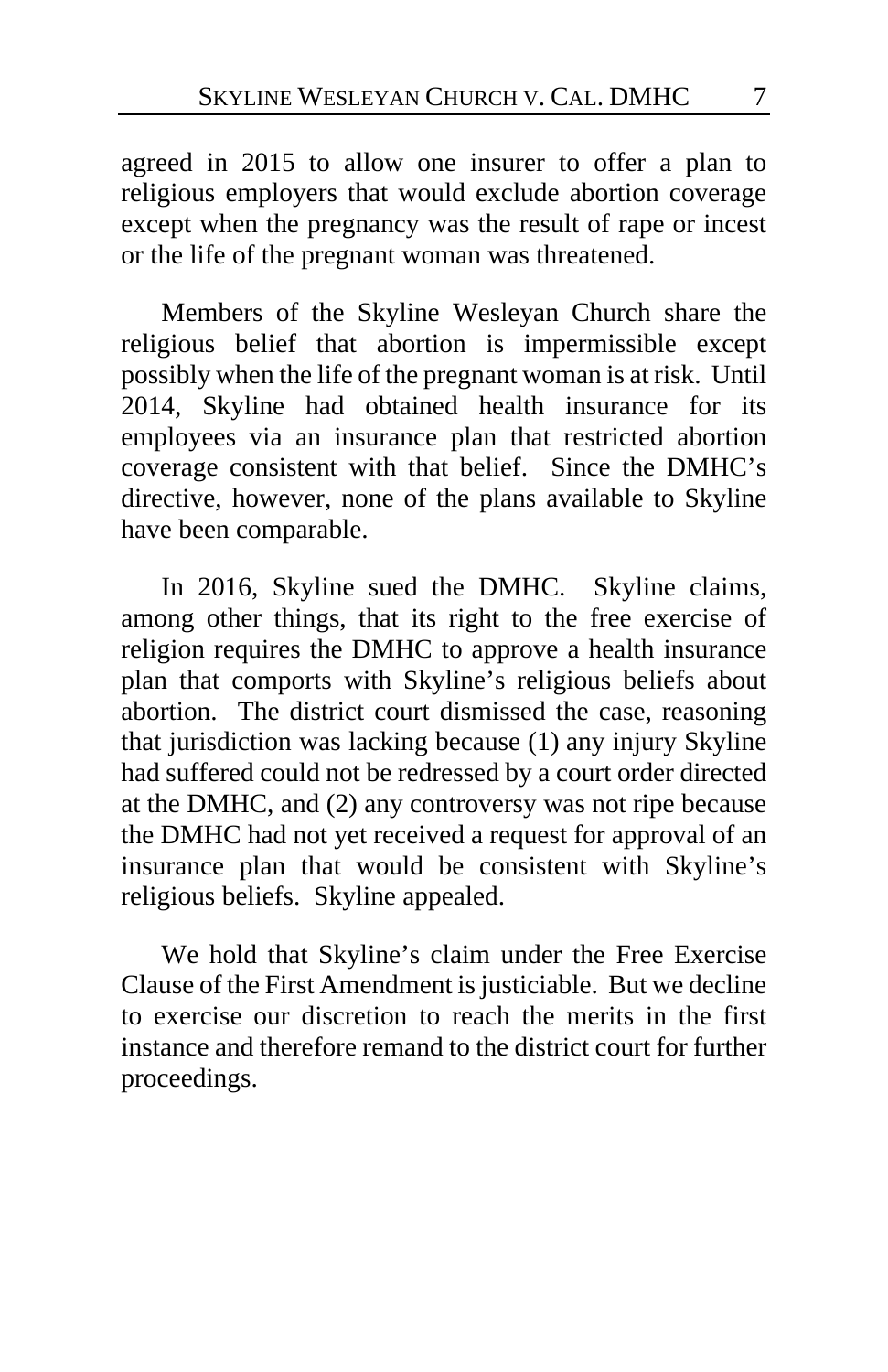#### **I.**

#### **A.**

The Knox-Keene Health Care Service Plan Act of 1975, Cal. Health & Safety Code § 1340 *et seq.*, provides the legal framework for California's regulation of health maintenance organizations (HMOs) and managed care organizations (MCOs). *Rea v. Blue Shield of Cal.*, 172 Cal. Rptr. 3d 823, 827 (Ct. App. 2014). Regulated insurers must obtain a license from the DMHC to engage in business in the state. *See* Cal. Health & Safety Code § 1349. As of early 2015, there were more than 20 million enrollees in DMHCregulated health insurance plans, accounting for most insurance enrollees in California.

The Knox-Keene Act tasks the DMHC with ensuring access to quality care for enrollees. *Id.* § 1341(a). Covered health plans are generally required to provide their members with all "basic health care services." *Id.* § 1367(i). The Knox-Keene Act includes a seven-item statutory definition of "basic health care services," *see id.* § 1345(b),**[1](#page-7-0)** which the

<span id="page-7-0"></span>**<sup>1</sup>** The statute defines "basic health care services" as:

- (1) Physician services, including consultation and referral.
- (2) Hospital inpatient services and ambulatory care services.
- (3) Diagnostic laboratory and diagnostic and therapeutic radiologic services.
- (4) Home health services.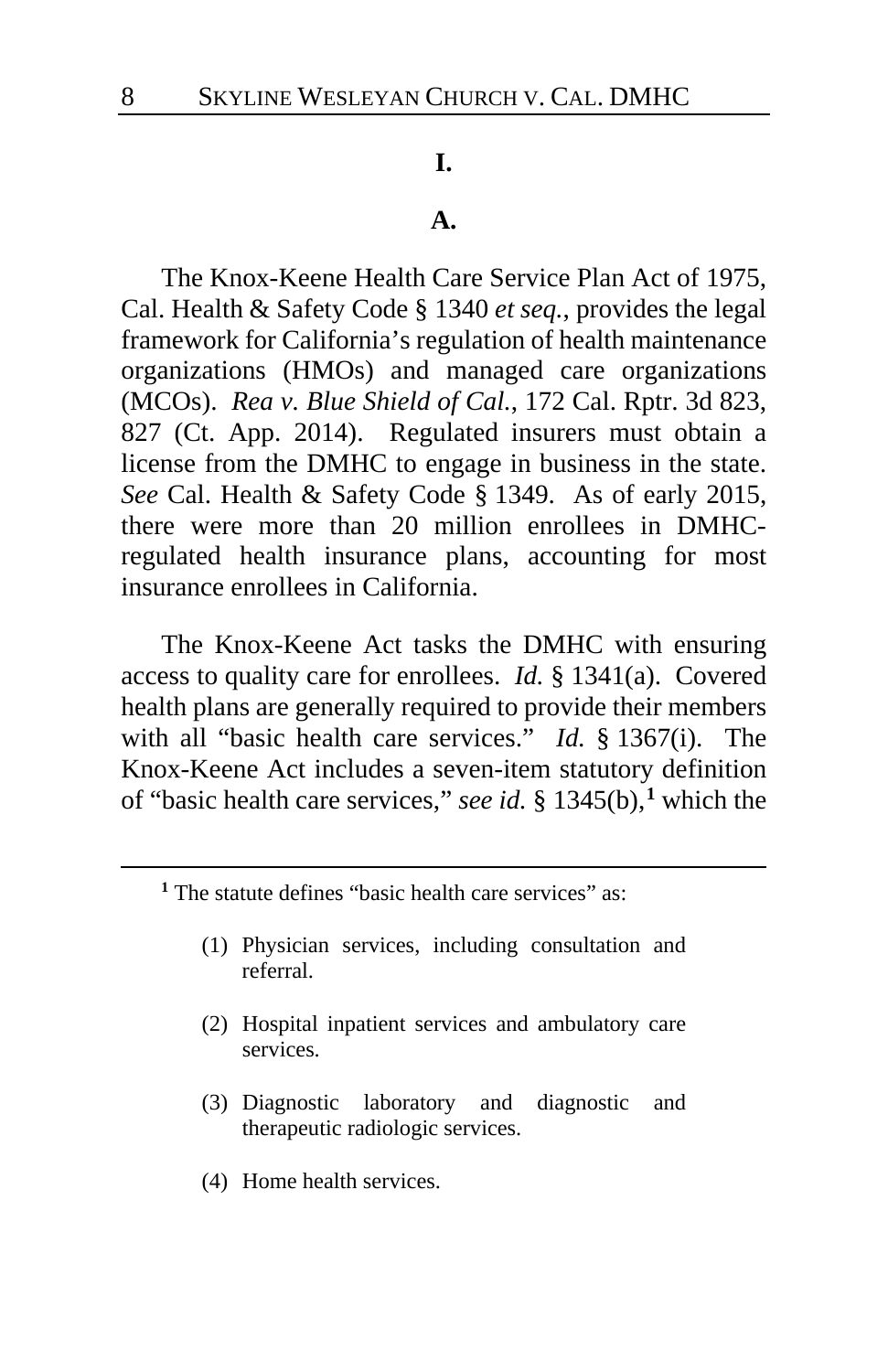DMHC has further fleshed out by regulation, *see* Cal. Code Regs. tit. 28, § 1300.67.

The Knox-Keene Act vests the DMHC director with discretion to, "for good cause, by rule or order exempt a plan contract or any class of plan contracts" from the requirement of providing all "basic health care services." Cal. Health & Safety Code § 1367(i). The DMHC director also has the authority to adopt rules or issue orders exempting, for example, otherwise covered insurers from the entirety of the Knox-Keene Act. *Id.* § 1343(b); *see also id.* § 1344(a) (allowing the director to "waive any requirement of any rule or form in situations where in the director's discretion that requirement is not necessary in the public interest or for the protection of the public, subscribers, enrollees, or persons or [insurers] subject to [the Knox-Keene Act]").

#### **B.**

In late 2013, media outlets reported that two Catholic universities in California, Loyola Marymount University and Santa Clara University, had taken steps to exclude coverage for what the universities termed "elective" abortions from the DMHC-regulated health insurance plans

- (5) Preventive health services.
- (6) Emergency health care services, including ambulance and ambulance transport services and out-of-area coverage . . . . [and] ambulance and ambulance transport services provided through the "911" emergency response system.
- (7) Hospice care pursuant to [a different provision of the California Health and Safety Code].

Cal. Health & Safety Code § 1345(b).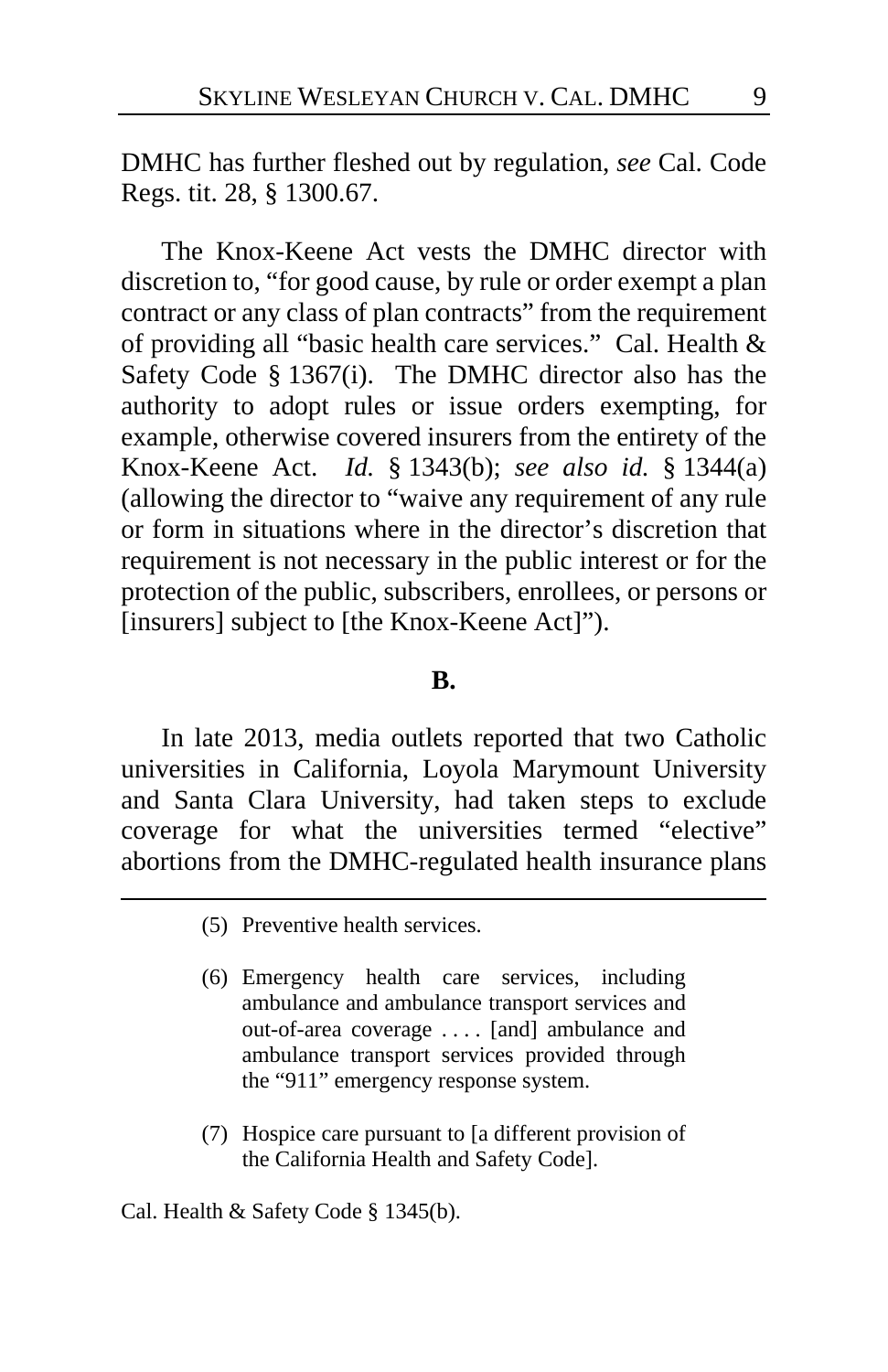they obtained. Over the next several months, the DMHC conducted an internal review. That review included an assessment of the DMHC's previous practices. This assessment showed that although the DMHC had not developed a formal policy about whether insurers could restrict coverage for abortions, there were seven insurers that allowed subscribers to sign up for coverage with abortionrelated exclusions, and the DMHC had either approved those plans or allowed them to take effect by not objecting.

As part of its review, the DMHC requested information from those insurers. The responses revealed that, of the more than 20 million individuals enrolled in DMHCregulated insurance plans, at least 28,647 were enrolled in plans restricting abortion coverage.**[2](#page-9-0)**

The DMHC ultimately concluded, based on both the Knox-Keene Act and California constitutional and statutory provisions addressing the right to choose whether to carry a pregnancy to term, that legal abortion is a "basic health care service" that insurers must cover. On August 22, 2014, the DMHC sent roughly identical two-page letters (the "Letters") to the seven insurers that had offered plans with abortion coverage restrictions. The Letters stated that those insurers were required to immediately remove restrictions on covering legal abortions and submit to the DMHC revised

<span id="page-9-0"></span>**<sup>2</sup>** The 28,647 enrollees were reported by four of the seven insurers who offered abortion-restricting plans. No enrollees were reported by the other three insurers because the DMHC did not request information from the smallest of the seven insurers, one of the insurers it did contact did not provide a response, and the final insurer responded that there were no enrollees in its abortion-restricting plan.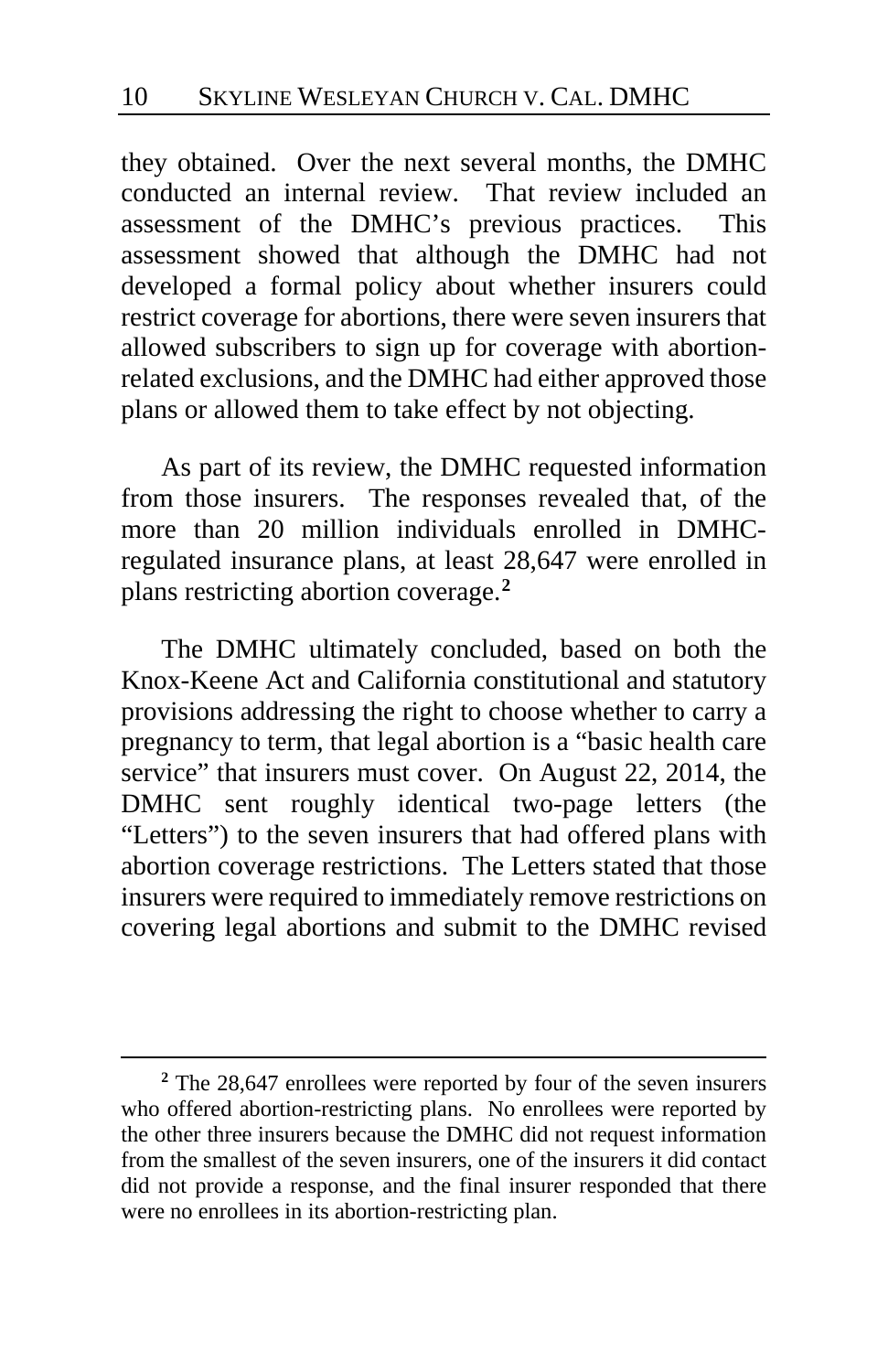plan documents reflecting that change.**[3](#page-10-0)** The Letters also stated that, because abortion is a "basic health care service," an insurer could bring its plan language into compliance by simply "omit[ting] any mention of coverage for abortion services in health plan documents." The Letters did not state that there was any exemption based on an employer's objection to abortion, or that there would be a process for applying for exemptions in the future.**[4](#page-10-1)** All seven insurers who received the Letters promptly complied with the DMHC's directive. We refer to the directive to cover abortion services, as captured through both the underlying provisions of California law and the Letters, as the "Coverage Requirement."

#### **C.**

Skyline is a nonprofit Christian church in La Mesa, California. It employs more than 100 people, many parttime. Skyline adheres to the view that abortion "is incompatible with the Bible's teachings about the sanctity of human life." Its beliefs countenance only one possible allowance for an abortion: in those "rare pregnancies where there are grave medical conditions threatening the life of the mother," and even then only after "medical and spiritual counseling" and "very prayerful consideration." As Skyline's pastor testified, beliefs that the church and its

<span id="page-10-0"></span>**<sup>3</sup>** The Letters explained that insurers were "not required to cover abortions that would be unlawful," citing section 123468 of the California Health and Safety Code, which defines unauthorized abortion under California law.

<span id="page-10-1"></span>**<sup>4</sup>** The Letters did state that "individual health care provider[s]" (presumably meaning medical professionals) and "health care facilit [ies]" could not be required to participate in providing or paying for abortions if they had objections based on "conscience or religion."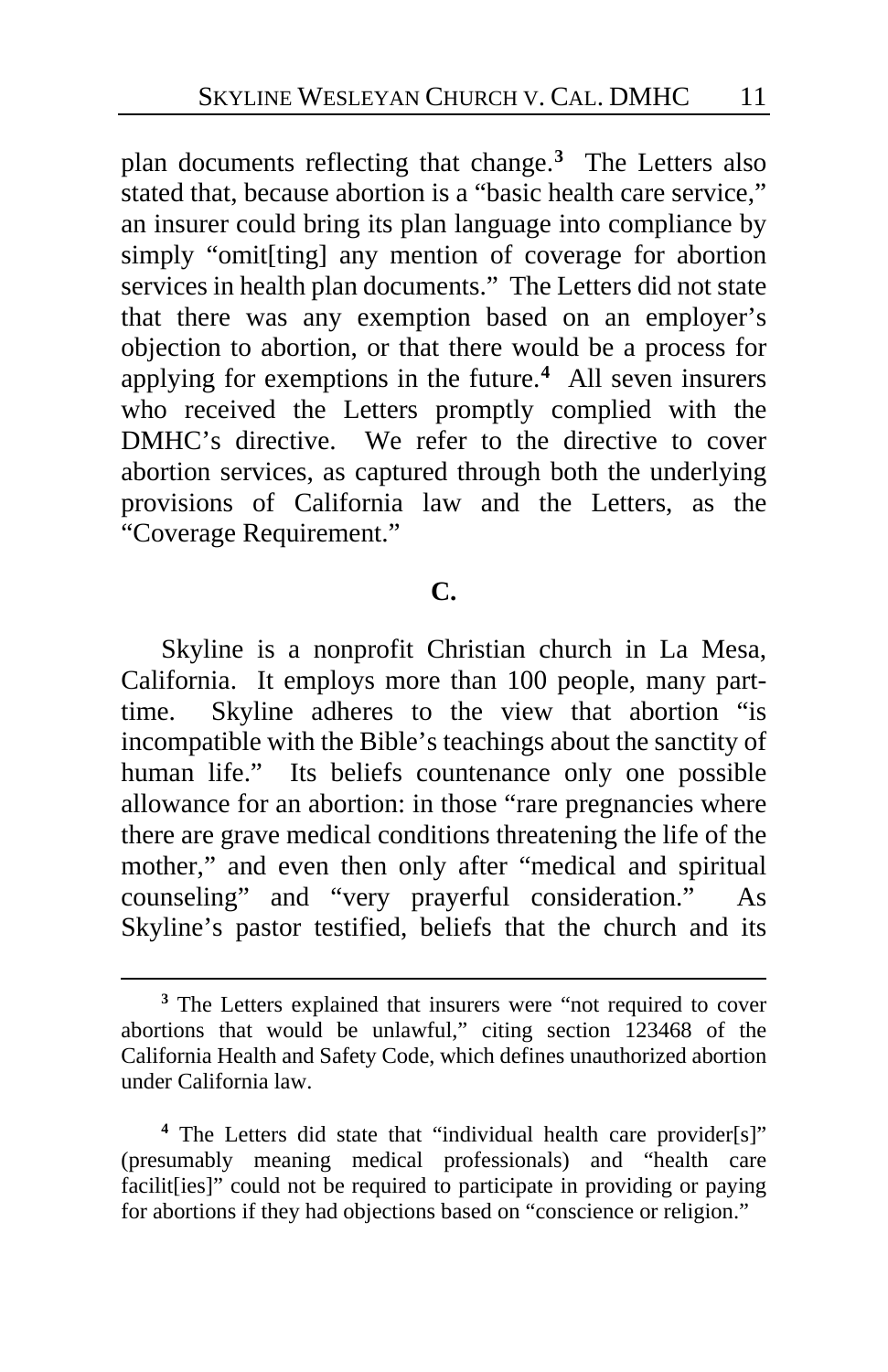members hold do not permit an abortion for a pregnancy resulting from rape or incest.

Skyline has, at all relevant times, provided employee health care coverage through a DMHC-regulated plan. It does so for several reasons, including compliance with the federal Affordable Care Act, a belief that providing health insurance is the proper way to care for its employees even if not legally required, and a concern that non-DMHCregulated options (like self-insurance) would not be affordable. Before the DMHC sent the Letters, Skyline had a DMHC-regulated Aetna plan that Skyline considered acceptable and consistent with its beliefs about abortion.**[5](#page-11-0)** Skyline has explained that the only coverage consistent with its beliefs would exclude "voluntary abortion, except when medically necessary to save the mother's life."

After the Letters were sent, Aetna removed references to abortion restrictions from Skyline's coverage documents. As the Letters had advised, this meant that the plan would cover abortion as a "basic health care service." When Skyline learned that its plan had changed, it contacted its insurance broker to find out whether it could obtain a plan that excluded most abortion coverage, such as through a religious exemption from the Coverage Requirement. Aetna informed Skyline's broker that it no longer offered any options that restricted coverage for legal abortion, because of "the 08-22-2014 California abortion mandate." Since

<span id="page-11-0"></span>**<sup>5</sup>** The parties have not pointed us to the text of Skyline's former plan. But Skyline has presented sufficient evidence, for purposes of summary judgment, that the plan was consistent with its beliefs. *See VMG Salsoul, LLC v. Ciccone*, 824 F.3d 871, 875 (9th Cir. 2016) (explaining that, in evaluating an appeal from a decision granting a defendant's motion for summary judgment, we must view the record in the light most favorable to the plaintiff).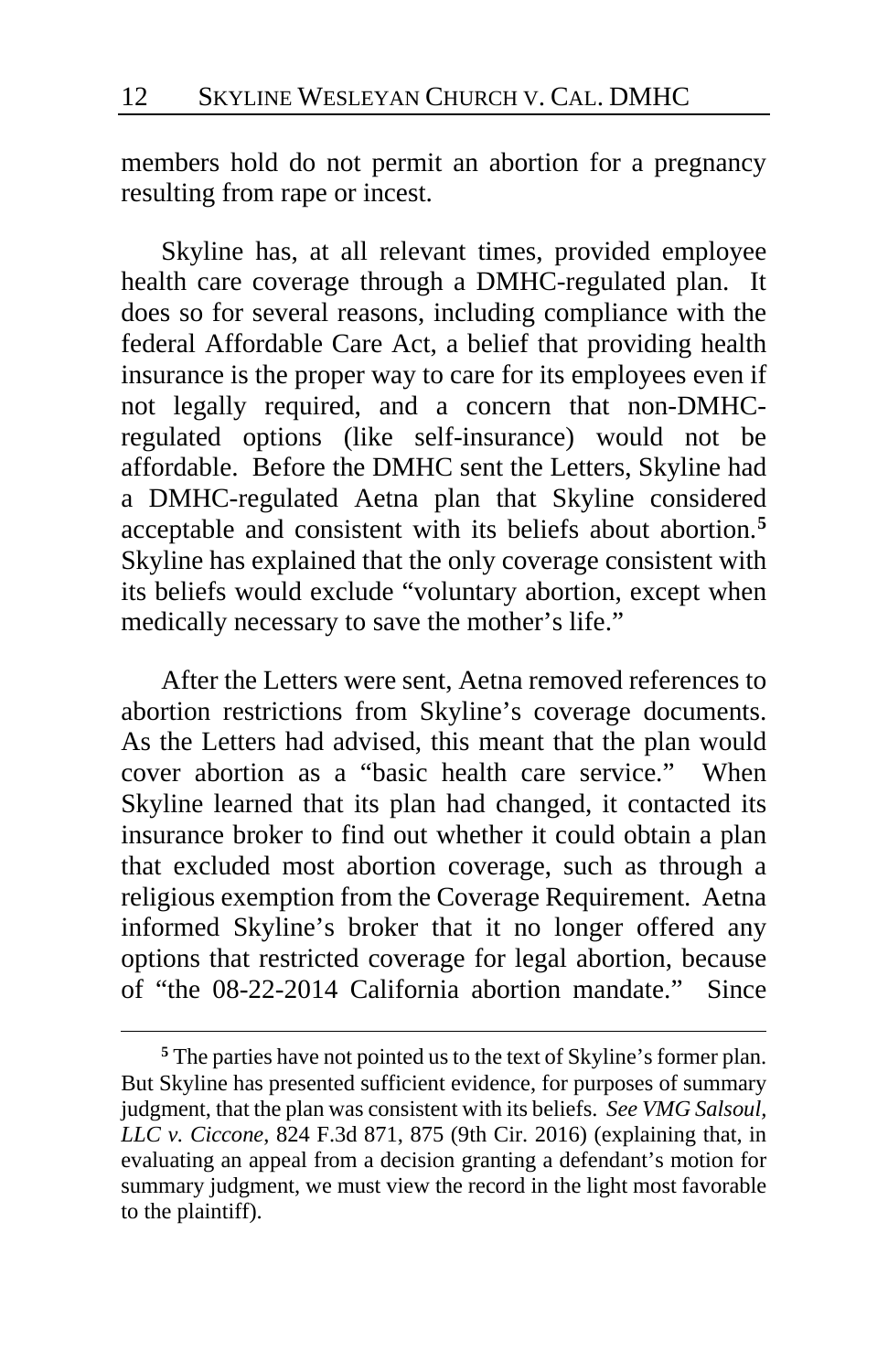then, Skyline has switched to a different DMHC-regulated insurance provider, but Skyline has not obtained a plan that is consistent with its beliefs about abortion.

Shortly after sending the Letters, the DMHC began receiving inquiries about possible exemptions from the Coverage Requirement. About a year later, in October 2015, the DMHC approved one plan that did limit abortion coverage. That plan, offered by Anthem Blue Cross, is available to "religious employers" as defined in section 1367.25(c) of the California Health and Safety Code.**[6](#page-12-0)** The plan generally excludes abortion coverage, but it covers abortion services both when the pregnancy is the result of rape or incest and when the pregnant woman's life would be in danger without the abortion.

The parties appear to agree that Skyline is a "religious employer" that would be eligible to purchase the Anthem Blue Cross plan. They also agree that the Anthem Blue Cross plan is inconsistent with Skyline's beliefs about abortion, because that plan includes coverage for abortion when the pregnancy is the result of rape or incest. Since the Letters were sent, no insurer has submitted a request to the

<span id="page-12-0"></span>**<sup>6</sup>** Section 1367.25(c) defines a "religious employer" as "an entity for which each of the following is true: (A) The inculcation of religious values is the purpose of the entity. (B) The entity primarily employs persons who share the religious tenets of the entity. (C) The entity serves primarily persons who share the religious tenets of the entity. (D) The entity is a nonprofit organization as described in [a provision of the federal income tax code]." That section creates an exemption from a requirement that insurers cover prescription contraceptives—a requirement not at issue in this case. *See Catholic Charities of Sacramento, Inc. v. Superior Court*, 85 P.3d 67, 73–74 (Cal. 2004).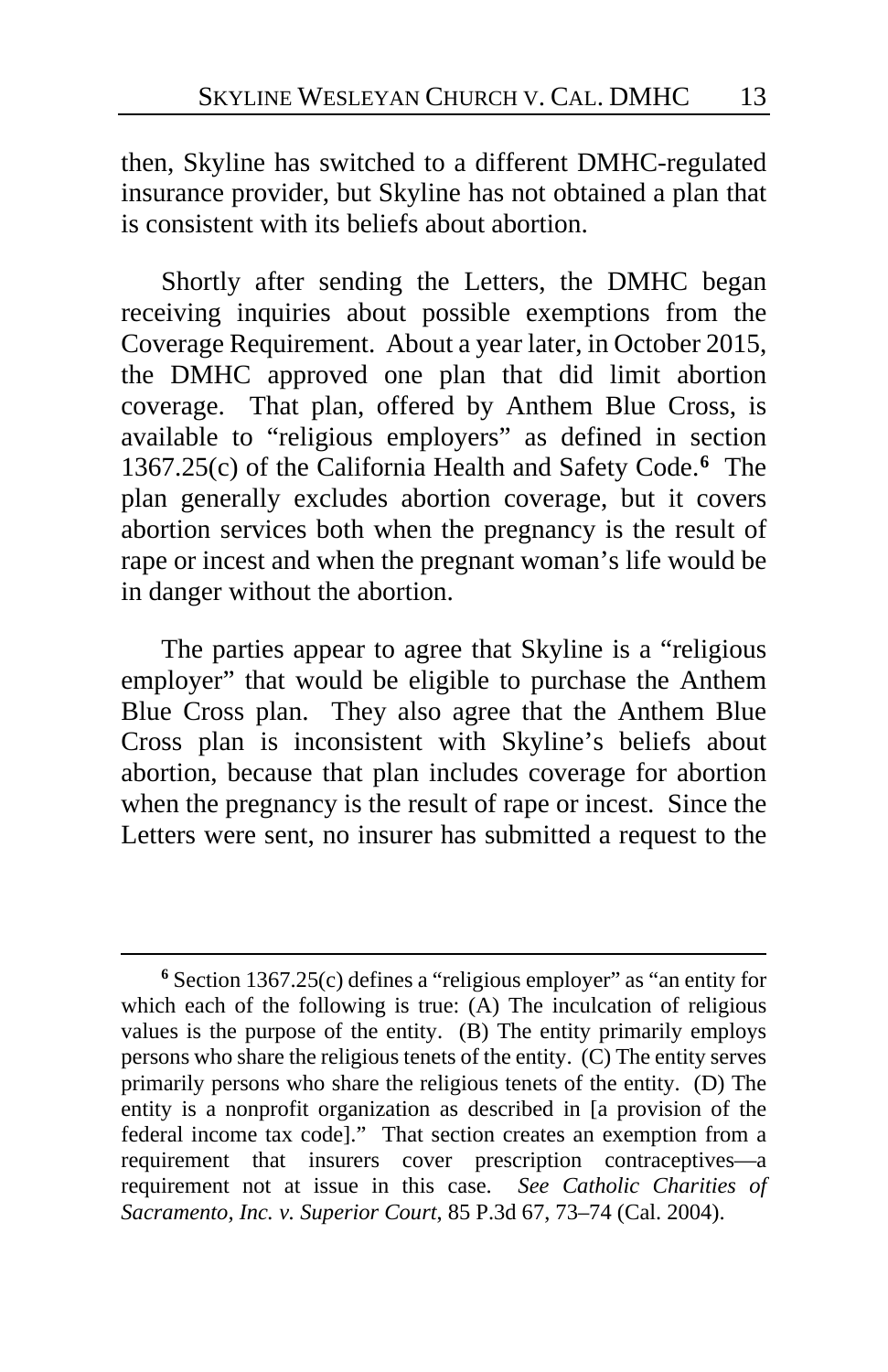DMHC to exclude coverage for abortions when the pregnancy is the result of rape or incest.

#### **D.**

In February 2016, Skyline sued the DMHC. Skyline alleged that the Coverage Requirement violates the U.S. Constitution's Free Exercise Clause, Establishment Clause, and Equal Protection Clause; similar provisions of the California Constitution; and the California Administrative Procedure Act. Its Complaint sought, among other things: (1) a declaration that application of the Coverage Requirement to Skyline is unlawful; (2) a permanent injunction requiring the DMHC not to enforce the Coverage Requirement against Skyline; and (3) an award of nominal damages, costs, and attorney's fees.

The DMHC moved to dismiss the Complaint, arguing that Skyline lacked Article III standing and that each of its claims failed as a matter of law. The United States District Court for the Southern District of California denied the motion as to all issues except as to the equal protection claims under the U.S. and California Constitutions, which the district court dismissed with leave to amend. Skyline opted not to replead those claims. Following discovery, Skyline and the DMHC cross-moved for summary judgment. Each party argued that it was entitled to judgment in its favor on the merits of the claims that remained in the case, and the DMHC also renewed its argument that Skyline lacked standing.

Following recusal by the district judge who had been presiding up to that point, the case was reassigned to a new judge. That judge then granted summary judgment to the DMHC without reaching the merits. The district court agreed with the DMHC that Skyline lacked standing. The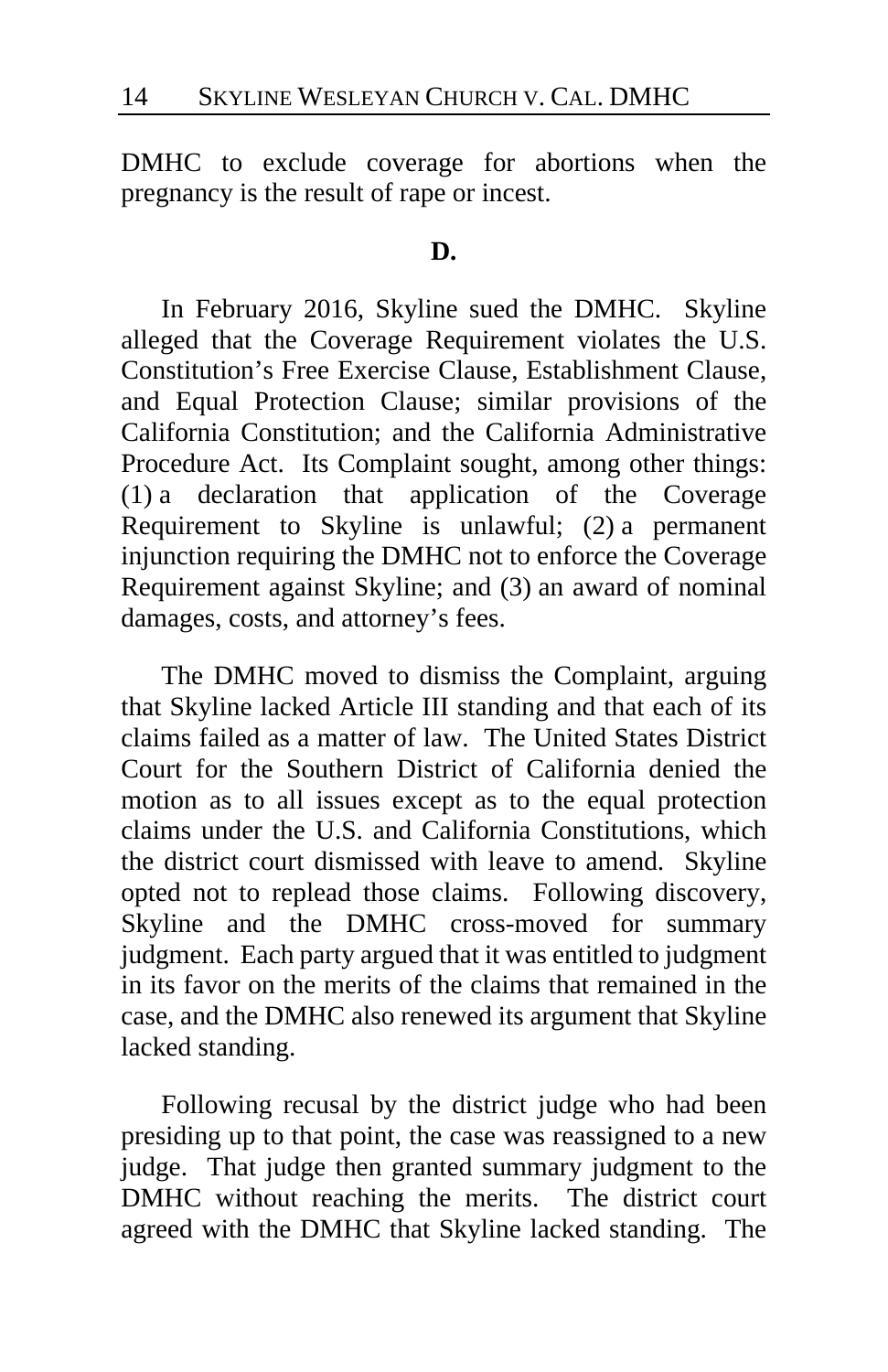court assumed without deciding that Skyline had a cognizable injury that could be fairly traced to the DMHC, but held that any injury was not redressable because alleviating Skyline's injury would "require[] action by a non-party health care [insurer] in the form of furnishing [Skyline] with a plan containing the exemption it desires." Although standing was the only jurisdictional issue the DMHC had raised, the district court also concluded that the case was constitutionally and prudentially unripe because the DMHC had not received, and therefore had no occasion to evaluate, a formal request for "approval of a health care plan that reflects [Skyline's] religious beliefs."

Skyline timely appealed. In its appeal, Skyline argues that it has standing, that its claims are ripe, and that we should resolve in the first instance the merits of its free exercise claim by holding that it is entitled to judgment in its favor on that claim.

# **II.**

We review de novo a district court's decision to grant summary judgment, including its legal conclusions regarding standing and ripeness. *See Cottonwood Envtl. Law Ctr. v. U.S. Forest Serv.*, 789 F.3d 1075, 1079 (9th Cir. 2015).

# **III.**

"Our role is neither to issue advisory opinions nor to declare rights in hypothetical cases, but to adjudicate live cases or controversies consistent with the powers granted the judiciary in Article III of the Constitution." *Thomas v. Anchorage Equal Rights Comm'n*, 220 F.3d 1134, 1138 (9th Cir. 2000) (en banc). Standing and ripeness are among the justiciability doctrines that help us adhere to that role. *See*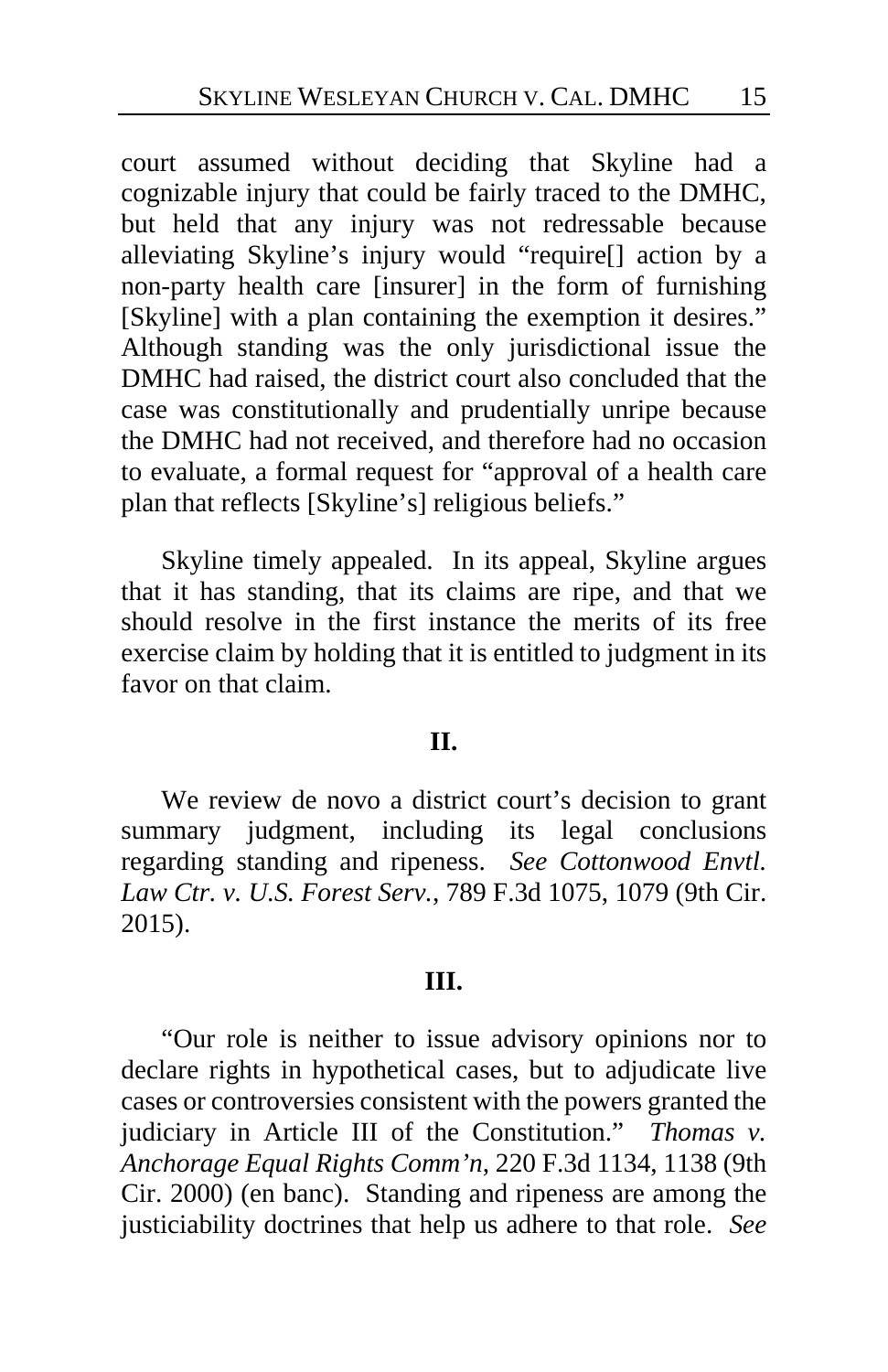*Alaska Right to Life Political Action Comm. v. Feldman*, 504 F.3d 840, 848–49 (9th Cir. 2007).

To satisfy the "irreducible constitutional minimum" for standing, a plaintiff must establish "three elements": (1) injury in fact (2) that is fairly traceable to the challenged conduct of the defendant and (3) that is likely to be redressed by a favorable decision. *Lujan v. Defs. of Wildlife*, 504 U.S. 555, 560–61 (1992). "A plaintiff must demonstrate standing for each claim he or she seeks to press and for each form of relief sought." *Wash. Envtl. Council v. Bellon*, 732 F.3d 1131, 1139 (9th Cir. 2013).

"Ripeness doctrine 'is designed to prevent the courts, through avoidance of premature adjudication, from entangling themselves in abstract disagreements over administrative policies, and also to protect . . . agencies from judicial interference until an administrative decision has been formalized and its effects felt in a concrete way by the challenging parties.'" *Safer Chems., Healthy Families v. EPA*, 943 F.3d 397, 411 (9th Cir. 2019) (alteration in original) (quoting *Ohio Forestry Ass'n v. Sierra Club*, 523 U.S. 726, 732–33 (1998)). Determining whether a claim is ripe often requires assessing both constitutional requirements and prudential factors. *See, e.g.*, *Thomas*, 220 F.3d at 1138*.*

Our discussion of justiciability proceeds in three parts. First, we hold that Skyline has established each of the three elements of standing with respect to its federal free exercise claim and, relatedly, that this claim is constitutionally ripe. Second, we conclude that Skyline's free exercise claim is prudentially ripe. Third, we vacate the district court's ruling that none of Skyline's other claims are justiciable and remand for reassessment in light of our decision regarding the justiciability of the free exercise claim.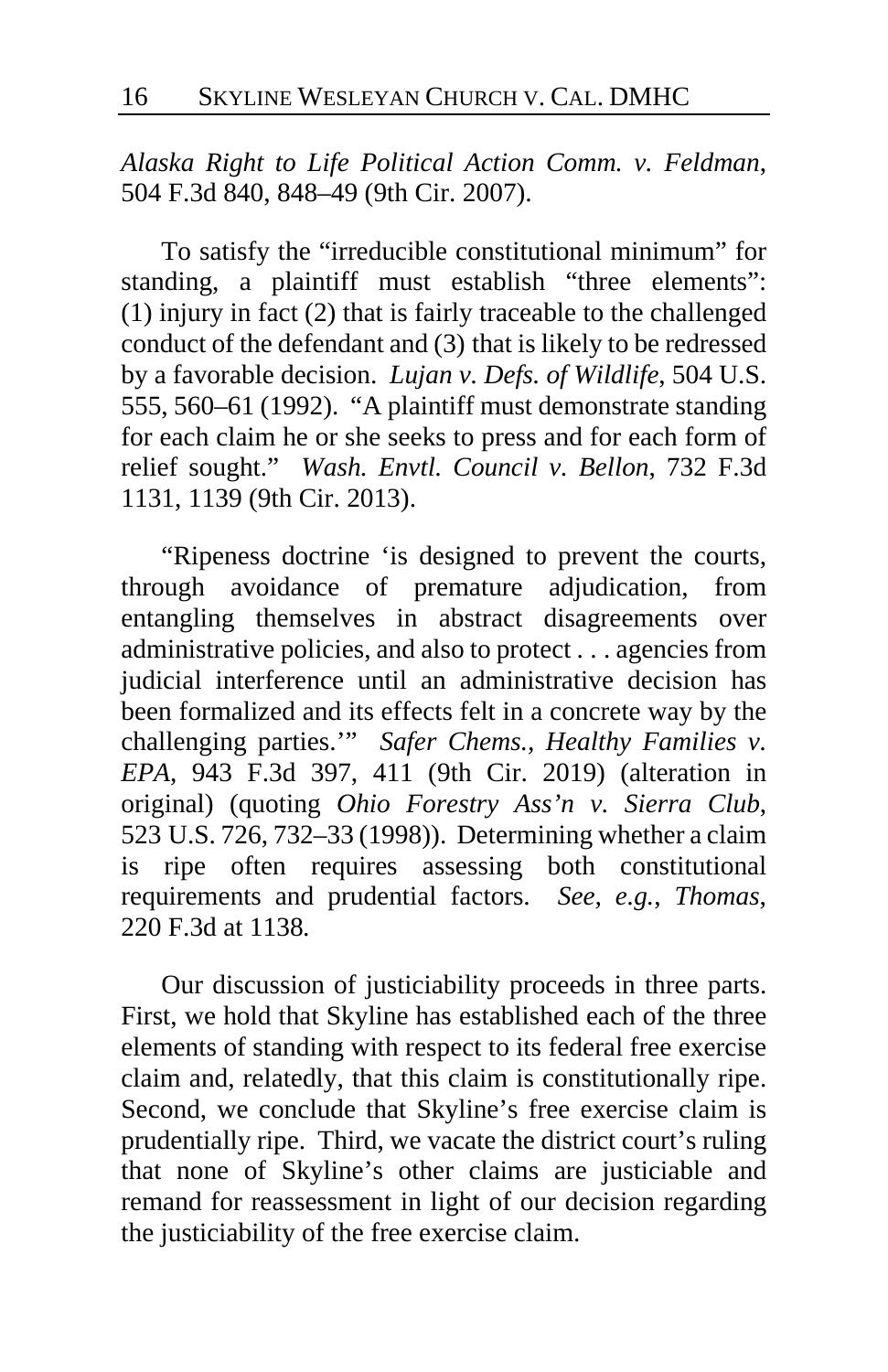#### **A.**

#### **1.**

An "injury in fact" as needed for Article III standing must be "(a) concrete and particularized, and (b) actual or imminent, not conjectural or hypothetical." *Lujan*, 504 U.S. at 560 (citations and quotation marks omitted). These requirements overlap significantly with constitutional ripeness, which requires that a case "present issues that are 'definite and concrete, not hypothetical or abstract.'" *Bishop Paiute Tribe v. Inyo County*, 863 F.3d 1144, 1153 (9th Cir. 2017) (quoting *Thomas*, 220 F.3d at 1139). We see no distinction between injury in fact and constitutional ripeness in this case, and therefore proceed, as we often do, under the same "rubric" to determine whether both requirements are satisfied. *See id.*

Skyline argues that its free exercise claim is about "whether the DMHC may lawfully apply the abortioncoverage requirement to the Church's healthcare plan." Skyline claims it was injured once the Letters directed its insurer to immediately amend Skyline's coverage to eliminate the previous abortion exclusion, and its insurer complied. Skyline contends that the Coverage Requirement forced it either to have coverage incompatible with its religious beliefs or to forego a DMHC-regulated plan. In Skyline's view, this injury is concrete and actual "because the DMHC has already enforced—and continues to enforce—the [Coverage Requirement] in a way that harms Skyline Church."

The DMHC, by contrast, argues that Skyline's free exercise claim is tied to the harm that would be inflicted if the DMHC were to reject a future request for a Skylinetailored exemption from the Coverage Requirement—in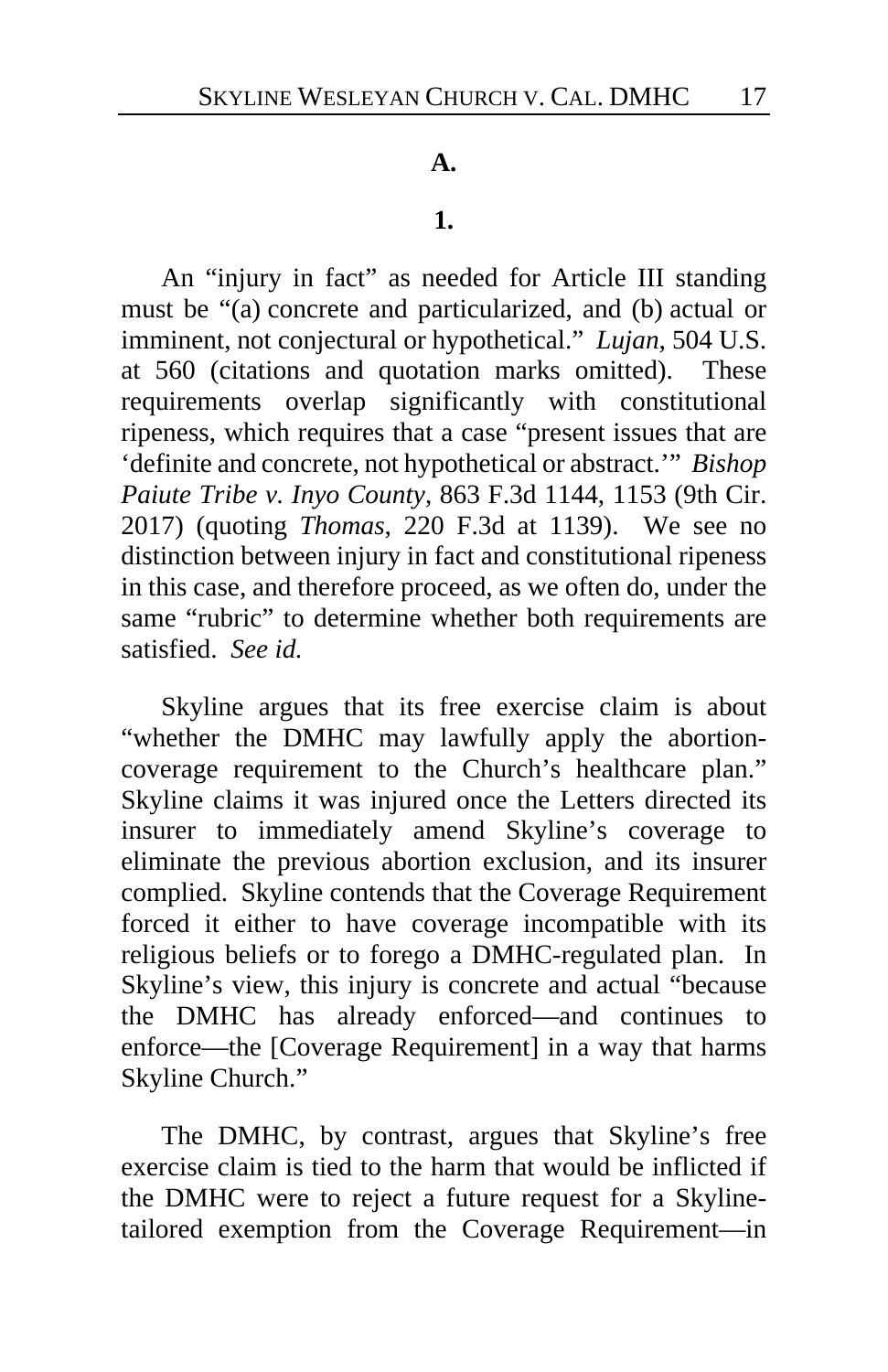other words, an exemption similar to, but more restrictive of abortion coverage than, the one already allowed for the Anthem Blue Cross plan. The DMHC contends that no such exemption request has been properly made and that, accordingly, it has not definitively ruled out granting one. The DMHC's position is that Skyline's injury therefore remains hypothetical, not actual.

We hold that Skyline has suffered an injury in fact. Before the Letters were sent, Skyline had insurance that excluded abortion coverage in a way that was consistent with its religious beliefs. After the Letters were sent, Skyline did not have that coverage, and it has presented evidence that its new coverage violated its religious beliefs. There is nothing hypothetical about the situation. Although we might have a fuller record in front of us if there had been a request for a Skyline-tailored exemption and a response to that request, Article III does not require Skyline to have taken further steps before seeking redress in court for its injury.

This case contrasts sharply with, for example, our caselaw addressing preenforcement challenges to the application of rules or statutes. Such challenges can proceed only when the plaintiff "face[s] 'a realistic danger of sustaining a direct injury as a result of the [law's] operation or enforcement.'" *See Thomas*, 220 F.3d at 1139 (quoting *Babbitt v. United Farm Workers Nat'l Union*, 442 U.S. 289, 298 (1979)). For there to be jurisdiction over a preenforcement challenge, "there must be a genuine threat of imminent prosecution." *Id.* (citation and quotation marks omitted). The DMHC suggests that Skyline does not face such a threat. But that suggestion goes to an issue that is simply irrelevant, because this case involves a postenforcement challenge: the Letters told seven insurers that they were required to immediately change their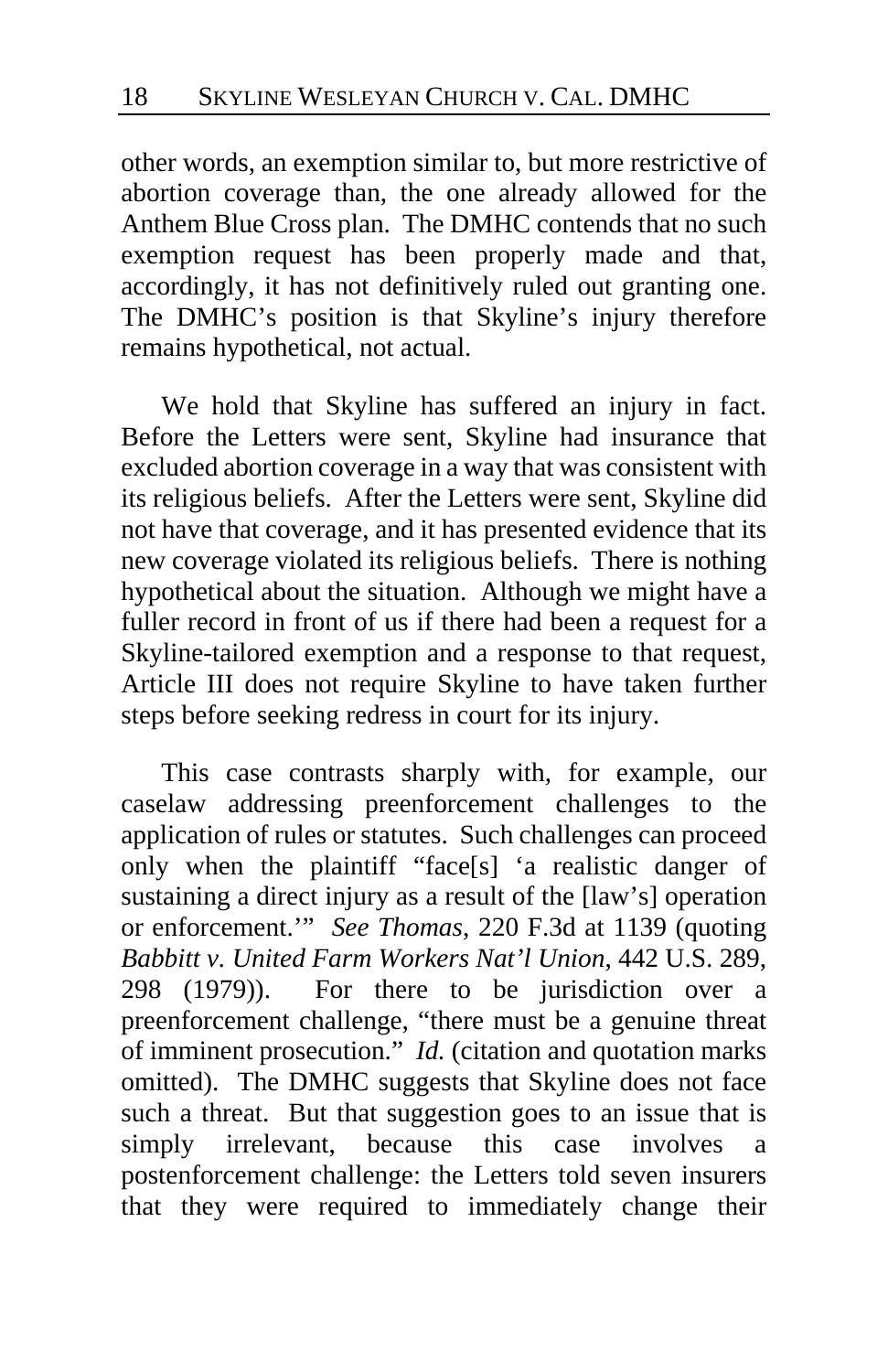coverage, and all of them (including Skyline's insurer) have already complied. The situation might be different if the DMHC had made clear that no coverage changes would be required until individualized exemption requests had been presented and reviewed, but that is not what happened.

Relatedly, we have held that some challenges to "benefit-conferring rule[s]" should be dismissed as unripe when those rules have not yet been applied to make benefit decisions. *See Mont. Envtl. Info. Ctr. v. Stone-Manning*, 766 F.3d 1184, 1190–91 (9th Cir. 2014) (quoting *Reno v. Catholic Soc. Servs., Inc.*, 509 U.S. 43, 69 (1993) (O'Connor, J., concurring in the judgment)). But this approach is intended to make sure that we do not prematurely exercise jurisdiction when a rule has the effect of only potentially precluding a future benefit, and we cannot make a "firm prediction" that the future benefit will actually be unavailable to the plaintiff. *See Freedom to Travel Campaign v. Newcomb*, 82 F.3d 1431, 1435–36 (9th Cir. 1996) (quoting *Catholic Soc. Servs.*, 509 U.S. at 69 (O'Connor, J., concurring in the judgment)). Here, there is no need to make an uncertain prediction because Skyline has already lost something it previously had.

# **2.**

A plaintiff must show that its "injury is 'fairly traceable to the challenged action of the defendant, and not the result of the independent action of some third party not before the court.'" *Mendia v. Garcia*, 768 F.3d 1009, 1012 (9th Cir. 2014) (quoting *Bennett v. Spear*, 520 U.S. 154, 167 (1997)). Purely "self-inflicted injuries" are insufficient. *See Clapper v. Amnesty Int'l USA*, 568 U.S. 398, 415–18 (2013). We do not, however, "require the defendant's action to be the sole source of injury," *Wash. Envtl. Council*, 732 F.3d at 1142, and "[c]ausation may be found even if there are multiple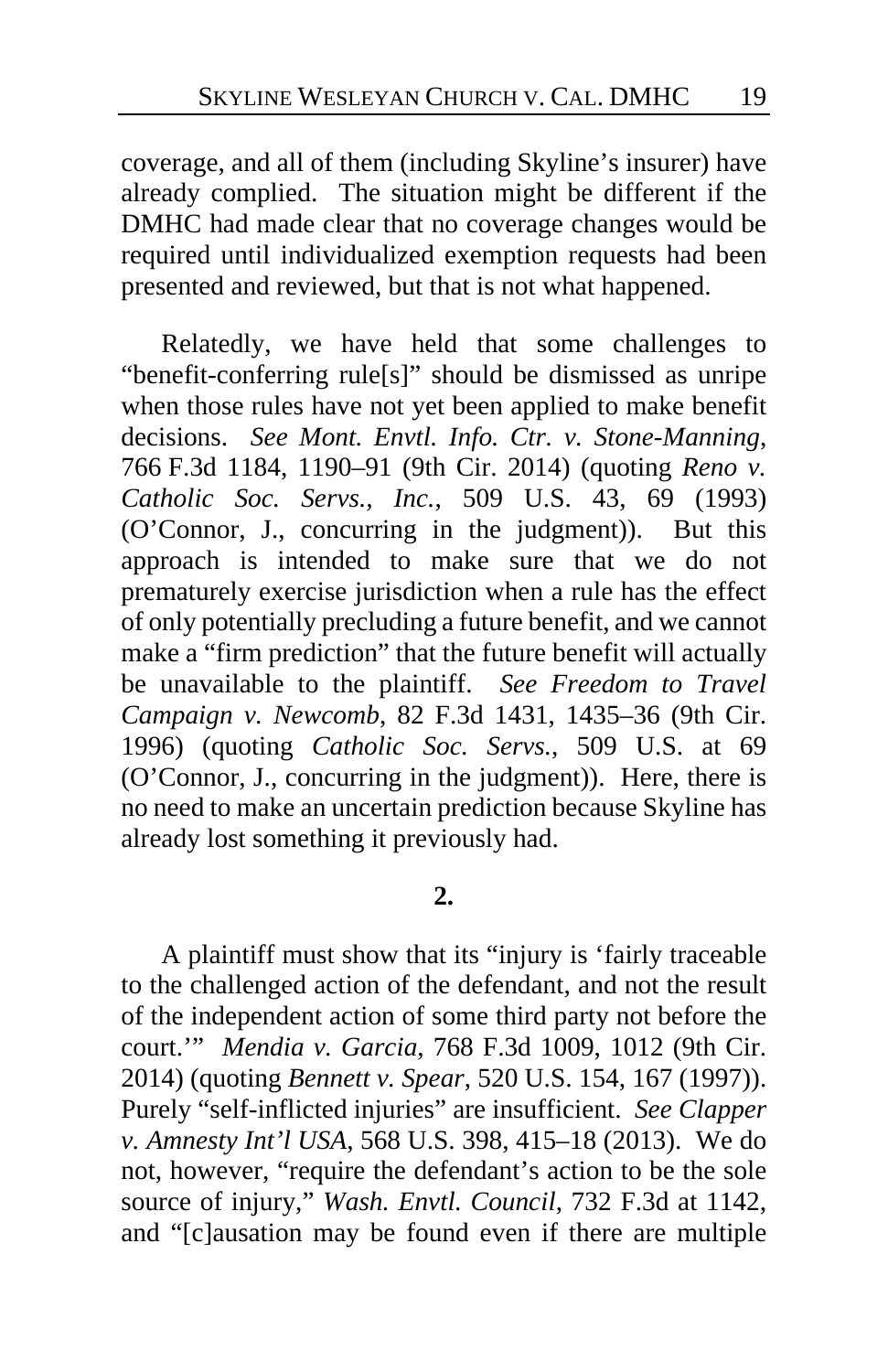links in the chain connecting the defendant's unlawful conduct to the plaintiff's injury," *Mendia*, 768 F.3d at 1012.

Here, there is a direct chain of causation from the DMHC's directive requiring seven insurers to change their coverage, to Skyline's insurer's doing so, to Skyline's losing access to the type of coverage it wanted. The DMHC argues that any injury is "self-inflicted" because Skyline chose to continue having a DMHC-regulated plan rather than either purchasing a non-DMHC-regulated plan or refraining from providing employee health insurance coverage at all—in which case Skyline would potentially be required to make a "shared responsibility" payment to the Internal Revenue Service pursuant to the Affordable Care Act. *See* 26 U.S.C. § 4980H(a). But Skyline has offered evidence that resorting to such alternatives would be a worse fit for its needs than having a DMHC-regulated plan. It can hardly be said that Skyline caused its own injury when it has shown that, if it were to pursue any of the alternatives floated by the DMHC, it would remain worse off than it had been before the DMHC issued the Letters.

# **3.**

To establish redressability, a plaintiff must show that "it is likely, as opposed to merely speculative, that [its] injury will be redressed by a favorable decision." *Friends of the Earth, Inc. v. Laidlaw Envtl. Servs. (TOC), Inc.*, 528 U.S. 167, 181 (2000). It is not necessary to show "a guarantee that [the plaintiff's] injuries will be redressed." *Renee v. Duncan*, 686 F.3d 1002, 1013 (9th Cir. 2012) (quoting *Graham v. FEMA*, 149 F.3d 997, 1003 (9th Cir. 1998)).

As an initial matter, Skyline requested nominal damages in its Complaint. Nominal damages would redress Skyline's injury, even if only to a minimal extent. Nothing more is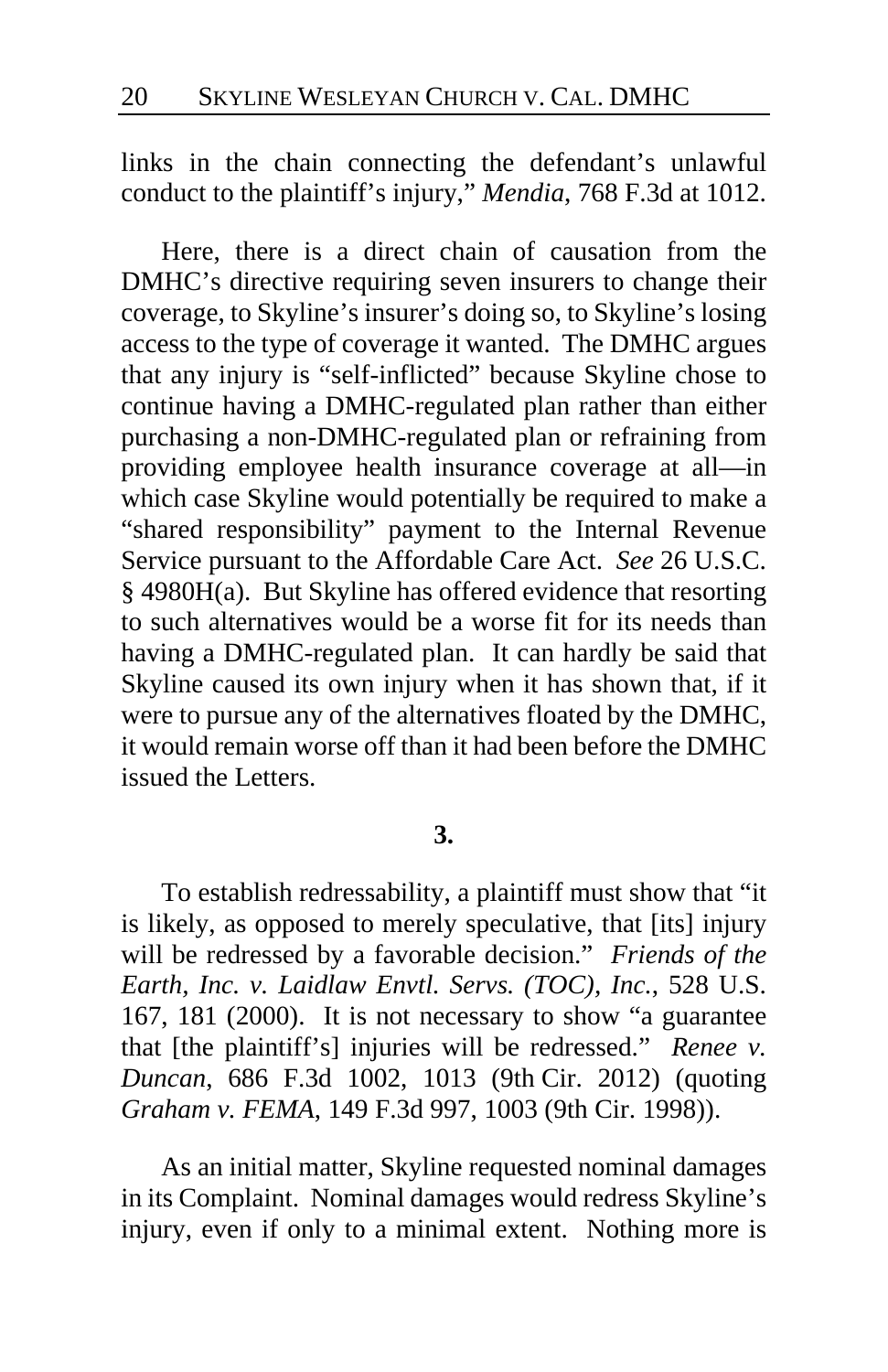needed to establish redressability for that form of relief. *See Jacobs v. Clark Cty. Sch. Dist.*, 526 F.3d 419, 425–27 (9th Cir. 2008).**[7](#page-20-0)**

Skyline also sought a declaration that the Coverage Requirement violates its rights under the Free Exercise Clause and a permanent injunction requiring the DMHC not to enforce the Coverage Requirement. We conclude that these forms of relief, which can be treated together for purposes of our discussion, would likely provide Skyline redress. *See Clark v. City of Lakewood*, 259 F.3d 996, 1007 (9th Cir. 2001).

The DMHC argues that a favorable decision would be unlikely to redress Skyline's injury because Skyline cannot show that an insurer would likely agree to offer coverage consistent with Skyline's beliefs. It is true that redressability is lacking "if the injury complained of is 'th[e] result [of] the *independent* action of some third party not before the

<span id="page-20-0"></span>**<sup>7</sup>** When the DMHC argued in the district court that Skyline lacked standing, Skyline did not, in either its opposition brief or during the hearing on the motion, respond that it had standing at least to recover nominal damages. Although we generally do not "entertain[] arguments on appeal that were not presented or developed before the district court," we have discretion to do so when, as relevant here, "the issue presented is purely one of law and either does not depend on the factual record developed below, or the pertinent record has been fully developed." *See In re Mercury Interactive Corp. Sec. Litig.*, 618 F.3d 988, 992 (9th Cir. 2010) (first quoting *Peterson v. Highland Music, Inc.*, 140 F.3d 1313, 1321 (9th Cir. 1998); then quoting *Bolker v. Comm'r*, 760 F.2d 1039, 1042 (9th Cir. 1985)). The question whether Skyline's injury is redressable through nominal damages is such a purely legal question. In any event, our decision to reach this issue is not dispositive of whether there is jurisdiction over Skyline's free exercise claim because, for the reasons explained below, Skyline's injury is also redressable through other forms of relief it requested.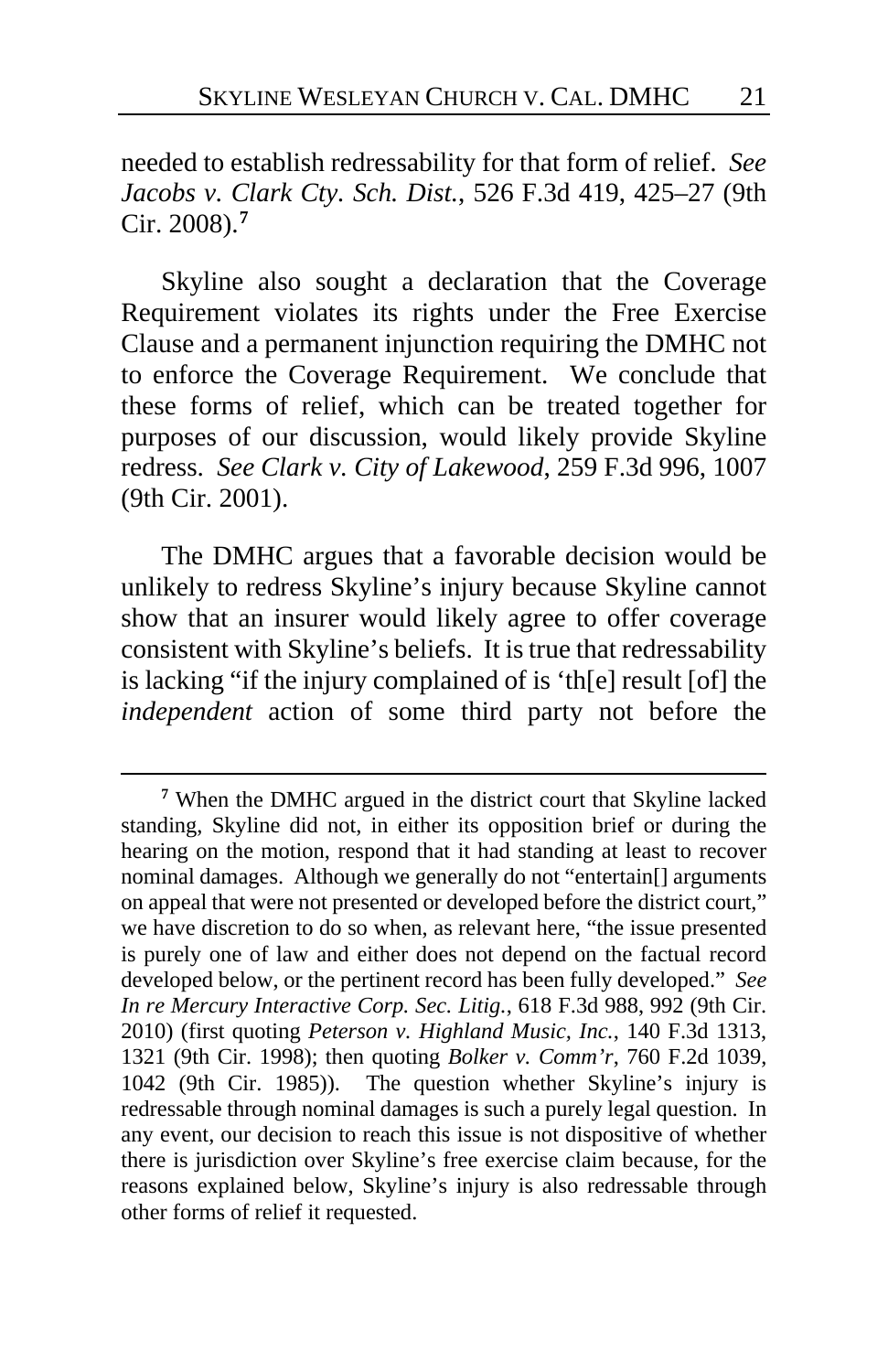court.'" *Bennett*, 520 U.S. at 169 (alterations and emphasis in original) (quoting *Lujan*, 504 U.S. at 560–61). But a plaintiff *does* have standing when the defendant's actions produce injury through their "determinative or coercive effect upon the action of someone else." *Id.*; *see also Dep't of Commerce v. New York*, 139 S. Ct. 2551, 2566 (2019) (explaining that standing is present when the theory of harm "does not rest on mere speculation about the decisions of third parties; it relies instead on the predictable effect of Government action on the decisions of third parties").**[8](#page-21-0)**

Here, the DMHC's action of issuing the Letters had a "determinative or coercive effect" on the seven insurers who received them. *See Bennett*, 520 U.S. at 169. Before the DMHC issued the Letters, those seven insurers had offered plans with abortion coverage restrictions, some of which comported with Skyline's beliefs. Then, a regulatory agency with jurisdiction to approve (or disapprove) the terms of those insurers' offerings throughout California informed the insurers that, "effective [immediately]," they "must comply with California law with respect to the coverage of legal abortions" by removing such restrictions. Predictably, all seven complied.

<span id="page-21-0"></span>**<sup>8</sup>** This aspect of redressability has some overlap with the traceability requirement. *See Allen v. Wright*, 468 U.S. 737, 753 n.19 (1984) (explaining that, although traceability and redressability are separate inquiries, they were initially articulated as "two facets of a single causation requirement" (citation omitted)), *abrogated on other grounds by Lexmark Int'l, Inc. v. Static Control Components, Inc.*, 572 U.S. 118 (2014). We focus on it in our redressability discussion because the DMHC's main argument is not that the Letters did not cause insurers to change their coverage, but rather that a court order could not effectively undo that change.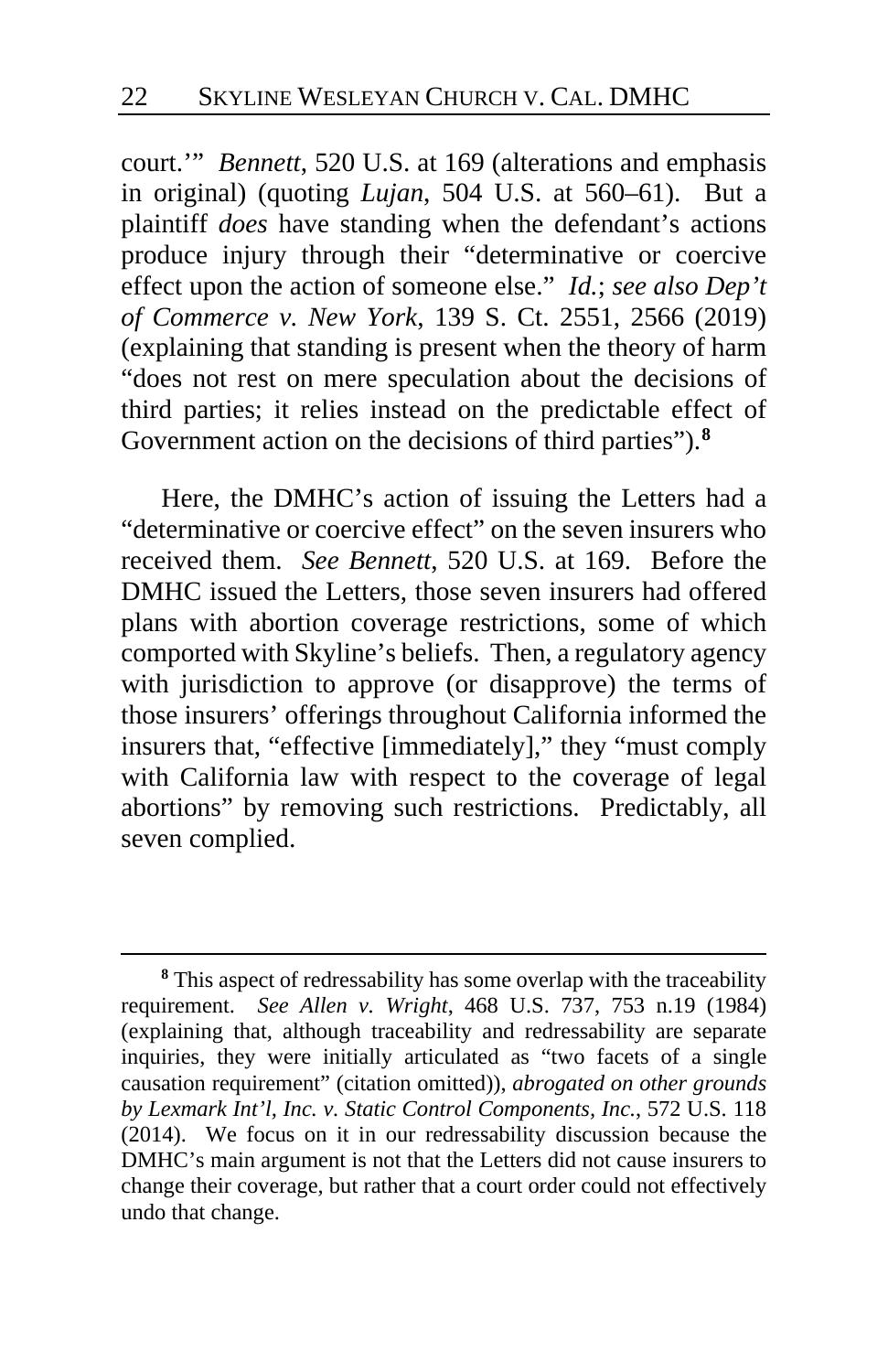The fact that insurers had previously offered plans that were acceptable to Skyline is strong evidence that, if a court were to order that the Coverage Requirement could not be applied to prevent approval of a health plan for Skyline that comports with Skyline's religious beliefs, at least one of the many insurers who do business in California would agree to offer the type of plan Skyline seeks. We acknowledge that it is possible no insurer would do this. But we need not be *certain* how insurers would respond. *See Renee*, 686 F.3d at 1013. Instead, our inquiry is focused on whether the predictable effect of an order granting the relief Skyline seeks is that at least one insurer would be willing to sell it a plan that accords with its religious beliefs. We conclude that is the predictable effect.

This redressability conclusion comports with our precedent as well as that of the Eighth Circuit. In *Stormans, Inc. v. Selecky*, 586 F.3d 1109 (9th Cir. 2009), for example, we addressed a challenge to rules promulgated by the Washington State Board of Pharmacy that, among other things, required pharmacies to dispense medications approved by the Federal Drug Administration. *Id.* at 1113, 1116. The plaintiffs, who included a pharmacy and two individual pharmacists, contended that dispensing Plan B, an FDA-approved contraceptive drug, would conflict with their religious beliefs. *Id.* at 1114, 1117. Although the rules did not obligate pharmacists to dispense medications to which they objected, the plaintiff pharmacists contended that the rules required their employers to hire additional pharmacists in order to accommodate their beliefs, putting at risk their jobs with any employer who could not hire additional staff. *Id.* at 1117. Indeed, one of the plaintiff pharmacists had already lost her job because her employer could not accommodate her refusal to dispense Plan B, while the other plaintiff pharmacist expected to be fired on similar grounds.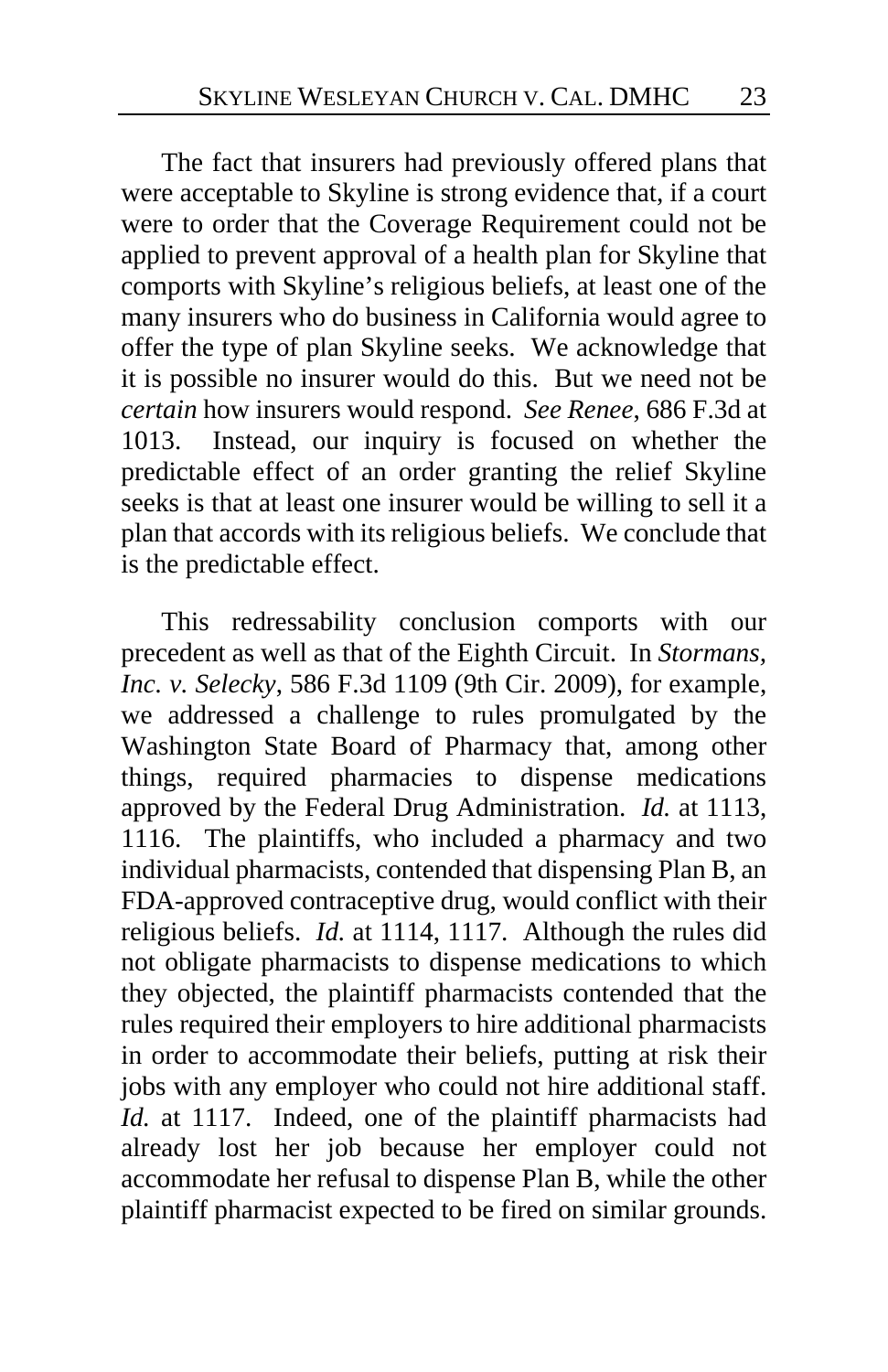*See id.* at 1121. We held that both of the individual pharmacist plaintiffs had standing. *Id.* at 1119–22. We noted that those plaintiffs' injuries—tied to the substantial risk of losing their jobs—were "indirect" because the harm depended on actions taken by their employers. *Id.* at 1121. But we explained that their injuries were redressable because, if the challenged rules were invalidated, the pharmacists would "not be limited to employment only at pharmacies able to accommodate their religious views." *Id.*  at 1122. Similarly, here, if Skyline's challenge succeeds, Skyline will not be limited to purchasing health insurance that either conflicts with its beliefs or conflicts with its desire to purchase a DMHC-regulated plan.

The Eighth Circuit's decision in *Wieland v. United States Department of Health & Human Services*, 793 F.3d 949 (8th Cir. 2015), addressed a redressability question even more analogous to that here. In *Wieland*, a member of the Missouri legislature and his spouse challenged provisions of the Affordable Care Act and implementing regulations that require certain insurers to cover contraceptive services. *See id.* at 952–53. The plaintiffs claimed that these laws caused their state-provided group health care plan to include contraceptive coverage, and that this coverage—which they had previously been able to opt out of—violated their religious beliefs. *See id.* at 952–54. The Eighth Circuit held that the redressability requirement of standing was satisfied. *Id.* at 957. Even though a court order enjoining the federal government from enforcing the challenged laws would not *require* the plaintiffs' state-provided health care plan to offer a contraceptive-free option, the fact that the plan had done so before the enactment of the challenged provisions was "persuasive evidence that [the plan] would do so again if the [plaintiffs were to] obtain their requested relief." *Id.* So too here: we can infer from the insurers' previous practices that,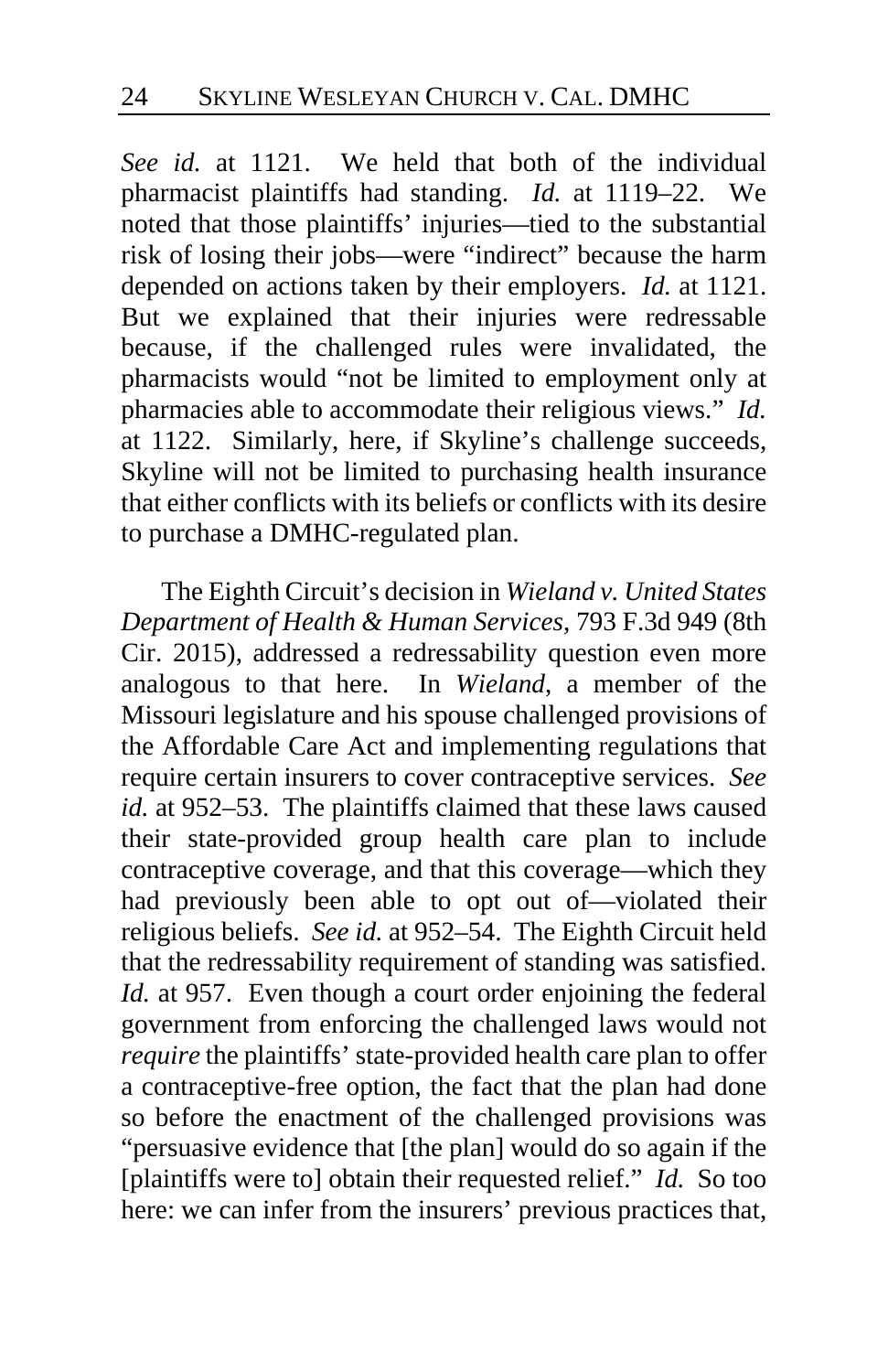if the DMHC were enjoined from enforcing the Coverage Requirement as to any plan purchased by Skyline, Skyline could likely find a DMHC-regulated insurer willing to offer it a plan with the limitations it seeks on abortion coverage as had been true before the DMHC sent the Letters.

The DMHC also argues that Skyline's suit does not challenge the statutes and constitutional provisions that underpin the Letters and, as a result, any court order would not provide redress because those requirements would remain in place no matter what such an order might say about the Letters. But we do not view this litigation as narrowly focused on the Letters themselves. We construe Skyline's Complaint as seeking relief that would ensure that the Coverage Requirement does not affect Skyline's ability to obtain a health plan that comports with its beliefs, whatever the Requirement's source in state law. If Skyline were to prevail, that would mean that its free exercise rights trumped the DMHC's authority to require Skyline's plan to comport with the Coverage Requirement, regardless of the source of that authority.

# **B.**

Having concluded that the Article III requirements for jurisdiction are satisfied for Skyline's federal free exercise claim, we move on to prudential ripeness. "Courts have regularly declined on prudential grounds to review challenges to recently promulgated laws or regulations in favor of awaiting an actual application of the new rule." *Oklevueha Native Am. Church of Haw., Inc. v. Holder*, 676 F.3d 829, 837 (9th Cir. 2012). "In evaluating the prudential aspects of ripeness, our analysis is guided by two overarching considerations: 'the fitness of the issues for judicial decision and the hardship to the parties of withholding court consideration.'" *Thomas*, 220 F.3d at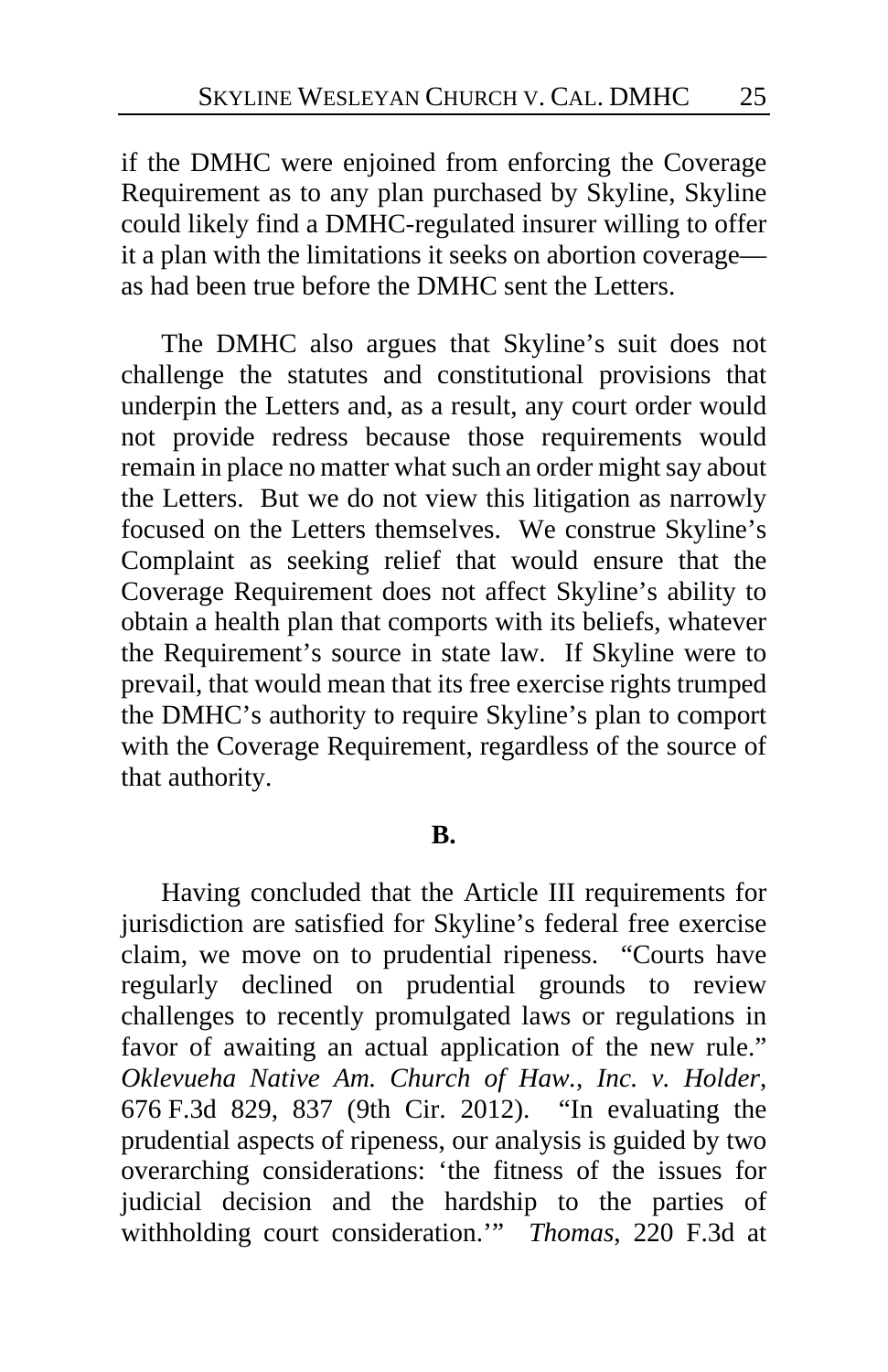1141 (quoting *Abbott Labs. v. Gardner*, 387 U.S. 136, 149 (1967), *abrogated on other grounds by Califano v. Sanders*, 430 U.S. 99 (1977)).**[9](#page-25-0)**

As to the first prudential ripeness prong, "[a] claim is fit for decision if the issues raised are primarily legal, do not require further factual development, and the challenged action is final." *Stormans*, 586 F.3d at 1126 (quoting *US West Commc'ns v. MFS Intelenet, Inc.*, 193 F.3d 1112, 1118 (9th Cir. 1999)). Relevant considerations include "whether the administrative action is a definitive statement of an agency's position; whether the action has a direct and immediate effect on the complaining parties; whether the action has the status of law; and whether the action requires immediate compliance with its terms." *Id.* (quoting *Ass'n of Am. Med. Colls. v. United States*, 217 F.3d 770, 780 (9th Cir. 2000)).

Skyline's challenge to the Coverage Requirement is fit for decision now. After the DMHC formalized the Coverage Requirement by issuing the Letters, there was an immediate effect upon Skyline: its insurer promptly amended Skyline's plan. Indeed, such immediate compliance was required by the terms of the Letters. And the state statutes and

<span id="page-25-0"></span>**<sup>9</sup>** In *Susan B. Anthony List v. Driehaus*, 573 U.S. 149 (2014), the Supreme Court "cast doubt on the prudential component of ripeness," identifying prudential ripeness as "in some tension" with "the principle that a federal court's obligation to hear and decide cases within its jurisdiction is virtually unflagging." *Clark v. City of Seattle*, 899 F.3d 802, 809 n.4 (9th Cir. 2018) (quotation marks omitted) (quoting *Susan B. Anthony List*, 573 U.S. at 167). Because the Supreme Court "has not yet had occasion to 'resolve the continuing vitality of the prudential ripeness doctrine,'" we apply it here regardless of any uncertainty about its life expectancy. *See Fowler v. Guerin*, 899 F.3d 1112, 1116–18, 1116 n.1 (9th Cir. 2018) (quoting *Susan B. Anthony List*, 573 U.S. at 167), *cert. denied*, 140 S. Ct. 390 (2019).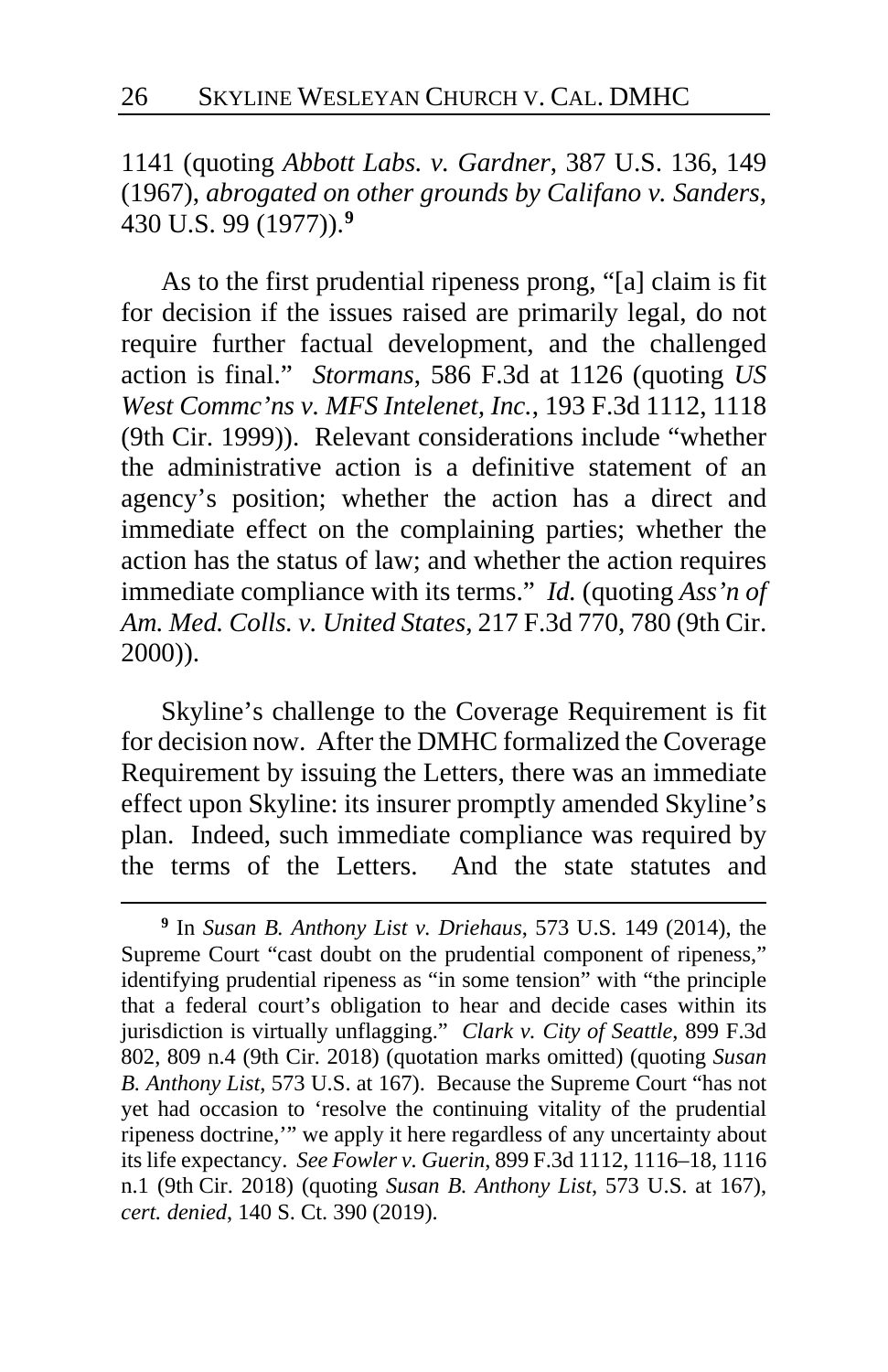constitutional provisions that form the basis for the Coverage Requirement of course have the status of law. The Letters, as a further formalization of that requirement, do as well. *See Missionary Guadalupanas of the Holy Spirit Inc. v. Rouillard*, 251 Cal. Rptr. 3d 1, 9 (Ct. App. 2019) (construing the Letters as a "regulation" under California law), *review and depublication request denied*, No. S258380 (Cal. 2019).**[10](#page-26-0)**

We acknowledge that it is a somewhat closer question whether the DMHC's actions to date amount to a definitive statement of its position on whether it would approve a Skyline-tailored insurance plan. The DMHC retains discretion to create exemptions from the Coverage Requirement. *See* Cal. Health & Safety Code §§ 1343(b), 1344(a), 1367(i). It has already granted an exemption once by allowing Anthem Blue Cross to offer a "religious employers" plan that excludes abortion coverage except in cases of rape, incest, or when the pregnant woman's life is at risk. And, if asked in the future to approve a plan like the one Skyline seeks, limiting abortion coverage to cases in which the pregnant woman's life is at risk, the DMHC might

<span id="page-26-0"></span>**<sup>10</sup>** The plaintiffs in *Missionary Guadalupanas* brought in state court a challenge to the Coverage Requirement that focused on whether the Letters violated the California Administrative Procedure Act. *See*  251 Cal. Rptr. 3d at 4. There, the trial court ruled in favor of the DMHC, and the California Court of Appeal affirmed in a published decision, reasoning that the Letters had reached "the only legally tenable interpretation" of California law. *Id.* at 7–12. Because the Court of Appeal's decision in *Missionary Guadalupanas* represents "the ruling of the highest state court issued to date," and we have not seen any "persuasive data" that the California Supreme Court would reach different conclusions, we are "bound by" that decision to the extent its interpretation of California law is relevant. *See Poublon v. C.H. Robinson Co.*, 846 F.3d 1251, 1266–67 (9th Cir. 2017) (quoting *Miller v. County of Santa Cruz*, 39 F.3d 1030, 1036 n.5 (9th Cir. 1994)).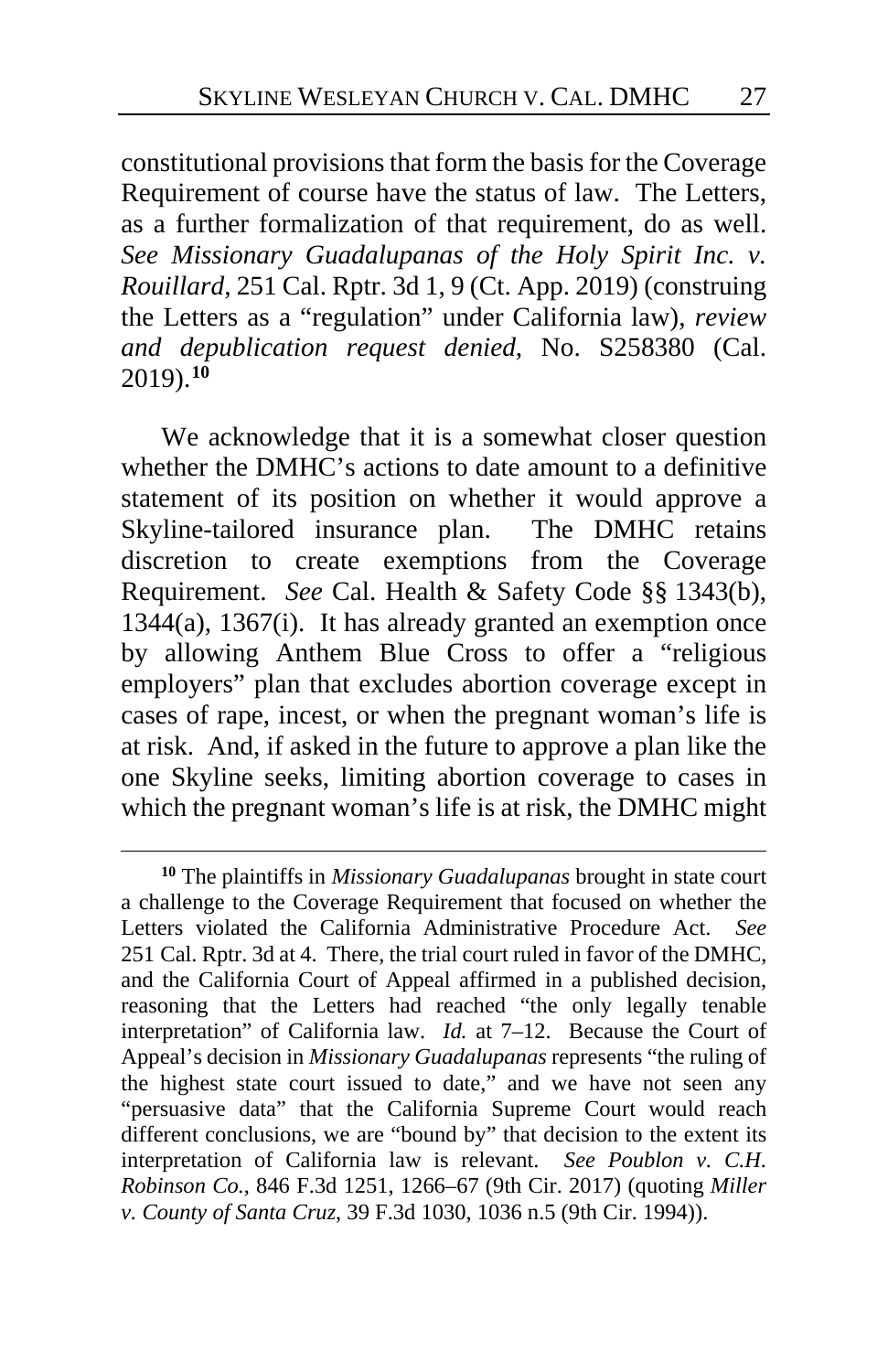agree. The possibility that the DMHC may change course does not, however, mean that Skyline needed to jump through more hoops before filing this case—particularly when the DMHC did not even suggest in the Letters that it would entertain any exemption requests, or establish a specific procedure to review any exemption requests.

Moreover, even now, when its litigation position hinges on the idea that Skyline needed to make a request similar to the one made by Anthem Blue Cross before suing, the DMHC insists that Skyline could not request an exemption on its own, but instead must enlist a willing insurer to make a request to the DMHC on its behalf. In the DMHC's view, then, the only way for Skyline to ripen its claim would be to persuade a third party to submit a request for a discretionary exemption—even though there appears to be no established procedure for doing so—and then wait an unknown amount of time for a response that may never come, all while Skyline's injury remains ongoing.

The DMHC has not identified any case in which a party that was already injured was required to navigate the type of ill-defined terrain Skyline would have faced to ripen its claim in the way the DMHC argues is required, and we have not found any. To the contrary, our caselaw compels the conclusion that this case is already prudentially ripe. For example, in *Oklevueha*, we addressed a church's challenge under the Religious Freedom Restoration Act to the government's enforcement of the Controlled Substances Act. 676 F.3d at 833–34. In that case, federal lawenforcement officers had, at one point, seized a FedEx package containing one pound of marijuana that was intended for the church's religious uses. *Id.* at 834. But the church did not allege that it or its members were prosecuted following the seizure or had ever been prosecuted in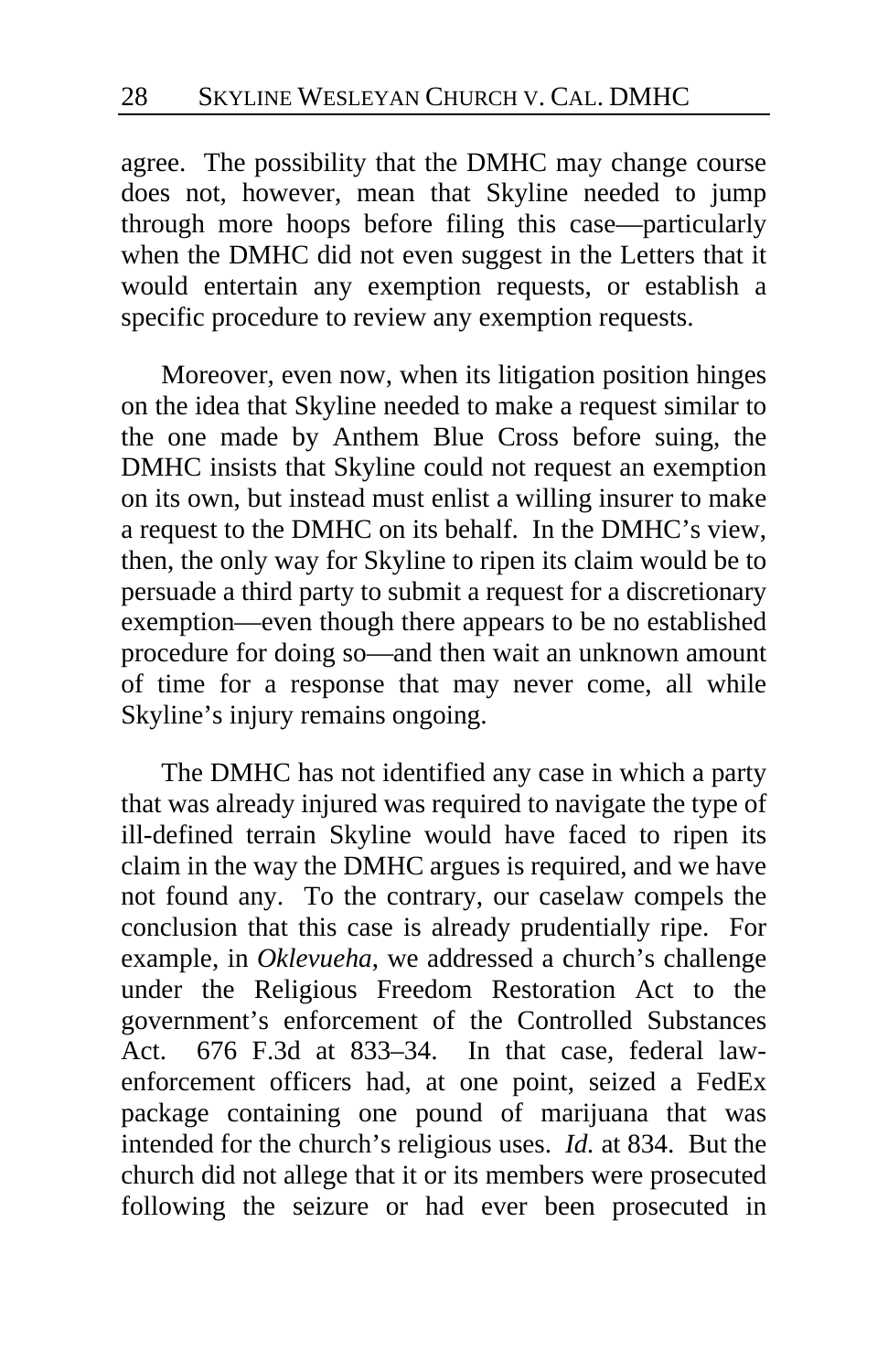connection with the church's procurement or use of marijuana. *Id.* Instead, the church's allegations were based on fear of future enforcement of the Controlled Substances Act through prosecution or further seizures. *See id.* We held that this challenge to future enforcement was ripe, notwithstanding a regulation providing that "[a]ny person may apply for an exception to the application of any provision" of the relevant law. *See id.* at 838 (quoting 21 C.F.R. § 1307.03). The church was not required to apply for an exception before filing suit because the church had already suffered a seizure, and it was likely enough that further enforcement would follow. *See id.* The same is true here: Skyline need not make further attempts to persuade the DMHC to create an exemption from the Coverage Requirement because the enforcement of that requirement has already caused injury.

Because Skyline's federal free exercise claim is fit for review now, we need not and do not reach the second prong of the prudential ripeness inquiry—whether delaying review would impose a hardship on Skyline. "Hardship serves as a counterbalance to any interest the judiciary has in delaying consideration of a case," and here we see no need to delay. *See Oklevueha*, 676 F.3d at 838.

# **C.**

For the foregoing reasons, Skyline's federal free exercise claim is justiciable. Aspects of our discussion of the justiciability of that claim may apply equally to Skyline's other claims, but the parties have only briefed the merits of the federal free exercise claim on appeal. In light of the limited scope of what the parties have told us about the nature of Skyline's other claims, we vacate the district court's ruling that those claims are not justiciable and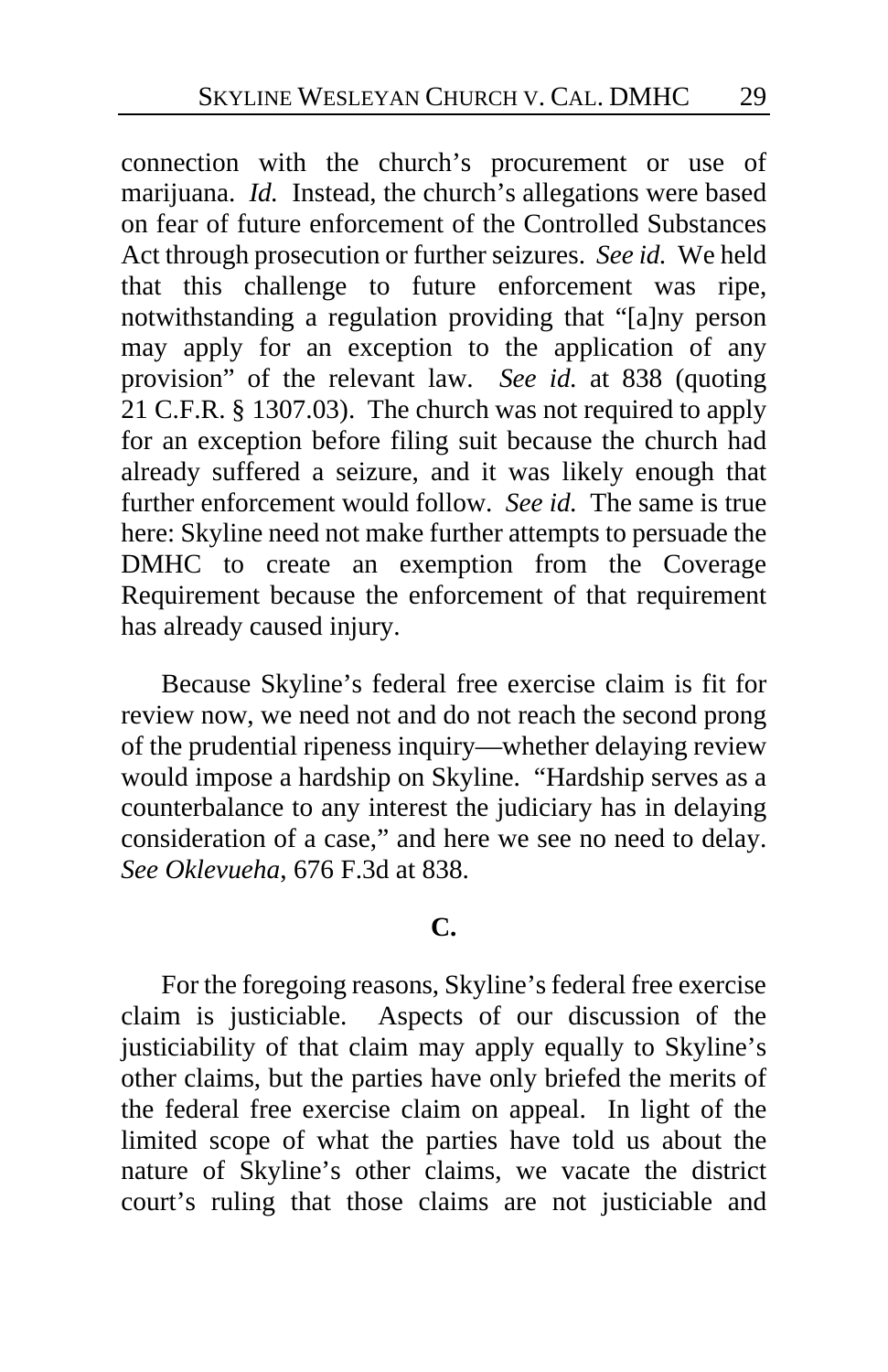remand to the district court to reassess the justiciability of Skyline's remaining claims in light of our decision.

# **IV.**

Skyline argues that we should not only reverse the district court's ruling on justiciability of the federal free exercise claim but should also resolve it on the merits, rather than prolonging the litigation by remanding for the district court to consider the merits in the first instance. We decline to exercise our equitable discretion to do so.

"In general, an appellate court does not decide issues that the trial court did not decide." *Planned Parenthood of Greater Wash. & N. Idaho v. U.S. Dep't of Health & Human Servs.*, 946 F.3d 1100, 1110 (9th Cir. 2020). That "general rule, however, is flexible—an appellate court can exercise its equitable discretion to reach an issue in the first instance." *Id.* One of the limited circumstances in which that discretion is permissible is when the issue not addressed by the trial court is a "purely legal issue." *Id.* at 1110–11.

We recognize that there are some reasons to resolve Skyline's federal free exercise claim, which presents such a purely legal issue, now. In the district court, both parties filed cross-motions for summary judgment on the merits of all claims. The parties have now laid out again in their appellate briefs their positions on the merits of Skyline's federal free exercise claim. Whether to grant summary judgment in favor of either party on that claim is a purely legal issue that we could resolve by looking to a record that each party has contended is sufficient to support judgment in its favor. Skyline urges us to proceed to the merits of its free exercise claim rather than remanding and thereby guaranteeing that its claimed injury will persist during the further litigation.